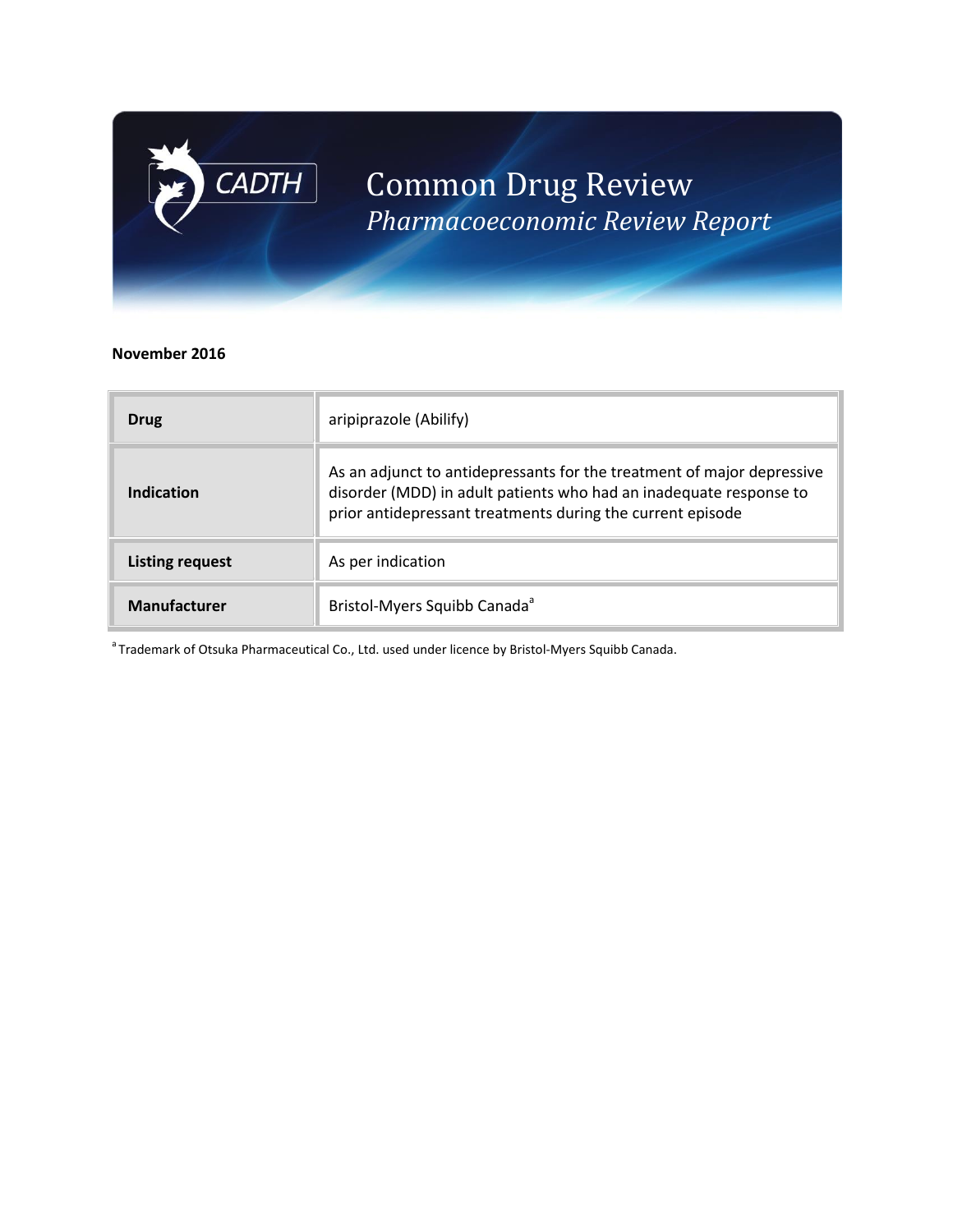This report was prepared by the Canadian Agency for Drugs and Technologies in Health (CADTH). Through the CADTH Common Drug Review (CDR) process, CADTH undertakes reviews of drug submissions, resubmissions, and requests for advice, and provides formulary listing recommendations to all Canadian publicly funded federal, provincial, and territorial drug plans, with the exception of Quebec.

The report contains an evidence-based clinical and/or pharmacoeconomic drug review, based on published and unpublished material, including manufacturer submissions; studies identified through independent, systematic literature searches; and patient group submissions. In accordance with *[CDR Update](http://www.cadth.ca/en/products/cdr/cdr-update/cdr-update-87) — Issue 87*, manufacturers may request that confidential information be redacted from the CDR Clinical and Pharmacoeconomic Review Reports.

The information in this report is intended to help Canadian health care decision-makers, health care professionals, health systems leaders, and policy-makers make well-informed decisions and thereby improve the quality of health care services. The information in this report should not be used as a substitute for the application of clinical judgment with respect to the care of a particular patient or other professional judgment in any decision-making process, nor is it intended to replace professional medical advice. While CADTH has taken care in the preparation of this document to ensure that its contents are accurate, complete, and up-to-date as of the date of publication, CADTH does not make any guarantee to that effect. CADTH is not responsible for the quality, currency, propriety, accuracy, or reasonableness of any statements, information, or conclusions contained in the source documentation. CADTH is not responsible for any errors or omissions or injury, loss, or damage arising from or relating to the use (or misuse) of any information, statements, or conclusions contained in or implied by the information in this document or in any of the source documentation.

This document is intended for use in the context of the Canadian health care system. Other health care systems are different; the issues and information related to the subject matter of this document may be different in other jurisdictions and, if used outside of Canada, it is at the user's risk. This disclaimer and any questions or matters of any nature arising from or relating to the content or use (or misuse) of this document will be governed by and interpreted in accordance with the laws of the Province of Ontario and the laws of Canada applicable therein, and all proceedings shall be subject to the exclusive jurisdiction of the courts of the Province of Ontario, Canada.

CADTH takes sole responsibility for the final form and content of this document, subject to the limitations noted above. The statements and conclusions in this document are those of CADTH and not of its advisory committees and reviewers. The statements, conclusions, and views expressed herein do not necessarily represent the views of Health Canada or any Canadian provincial or territorial government. Production of this document is made possible by financial contributions from Health Canada and the governments of Alberta, British Columbia, Manitoba, New Brunswick, Newfoundland and Labrador, Northwest Territories, Nova Scotia, Nunavut, Ontario, Prince Edward Island, Saskatchewan, and Yukon.

You are permitted to make copies of this document for non-commercial purposes, provided it is not modified when reproduced and appropriate credit is given to CADTH. You may not otherwise copy, modify, translate, post on a website, store electronically, republish, or redistribute any material from this document in any form or by any means without the prior written permission of CADTH.

Please contact CADTH's Vice-President of Corporate Services at [corporateservices@cadth.ca](mailto:corporateservices@cadth.ca) with any inquiries about this notice or other legal matters relating to CADTH's services.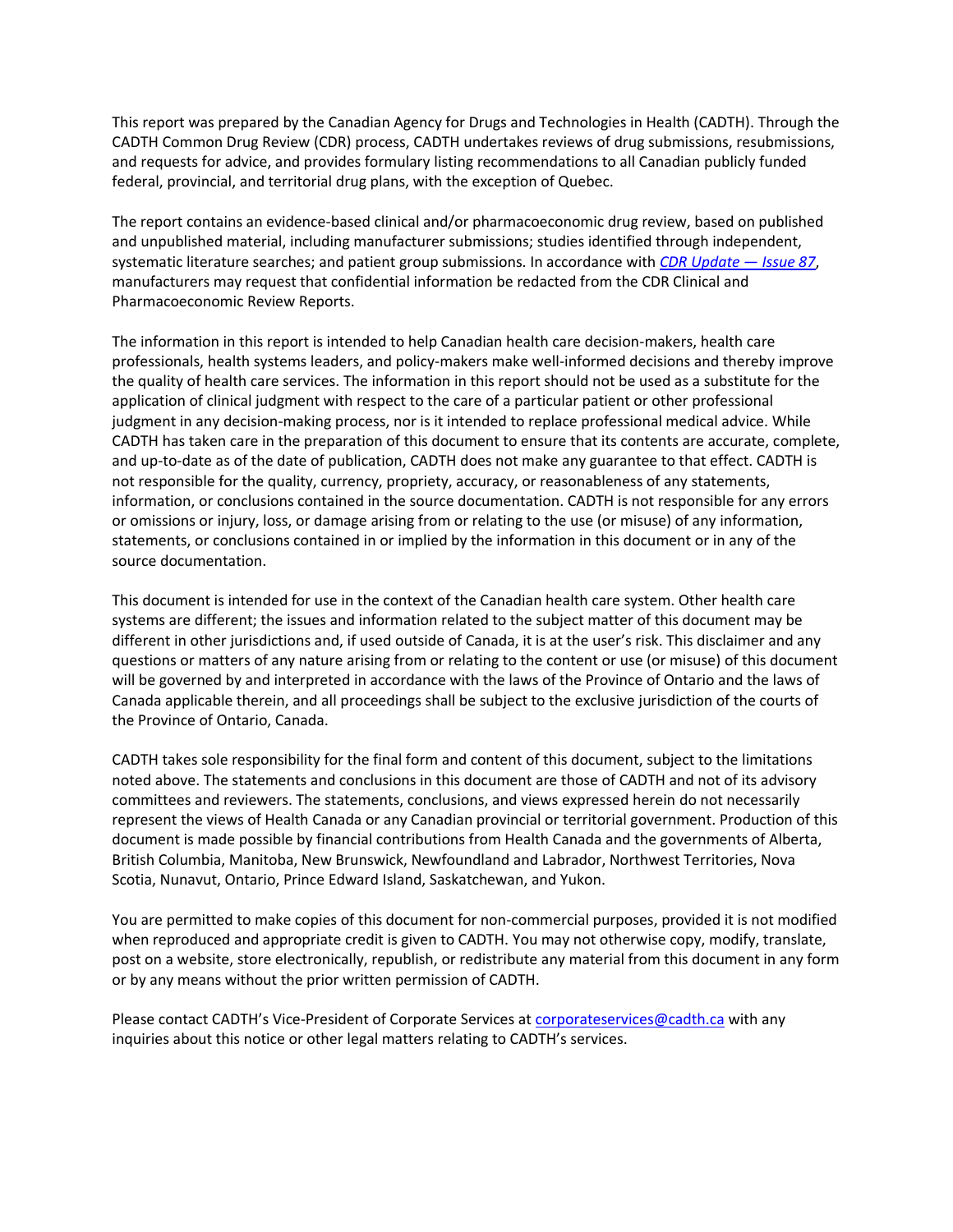## **TABLE OF CONTENTS**

| 1.                                                                                            |  |
|-----------------------------------------------------------------------------------------------|--|
| 2.                                                                                            |  |
| 3.                                                                                            |  |
| 4.                                                                                            |  |
|                                                                                               |  |
| APPENDIX 1: COST COMPARISON TABLE FOR DRUGS FOR MAJOR DEPRESSIVE DISORDER 13                  |  |
|                                                                                               |  |
|                                                                                               |  |
|                                                                                               |  |
| <b>Tables</b>                                                                                 |  |
|                                                                                               |  |
| Table 2: Odds Ratios of Remission Rates Obtained from Major Depressive Disorder               |  |
|                                                                                               |  |
|                                                                                               |  |
| Table 4: Summary of Results of the Manufacturer's Base Case: Aripiprazole Versus Quetiapine 7 |  |
| Table 5: Summary of Results of the Manufacturer's Base Case: Aripiprazole Versus Quetiapine,  |  |
|                                                                                               |  |
| Table 6: CADTH Common Drug Review Reanalysis of Incremental Cost-Utility Ratios for           |  |
|                                                                                               |  |
| Table 7: CADTH Common Drug Review Analysis of Incremental Cost-Utility Ratios Based on        |  |
|                                                                                               |  |
|                                                                                               |  |
|                                                                                               |  |
| Table 11: Atypical Antipsychotics Used for Major Depressive Disorder Without Indication 14    |  |
| Table 12: When Considering Only Costs, Outcomes, and Quality of Life, How Attractive Is       |  |
|                                                                                               |  |
| Table 13: When Considering Only Costs, Outcomes, and Quality of Life, How Attractive Is       |  |
|                                                                                               |  |
|                                                                                               |  |
|                                                                                               |  |
|                                                                                               |  |
| <b>Figures</b>                                                                                |  |

i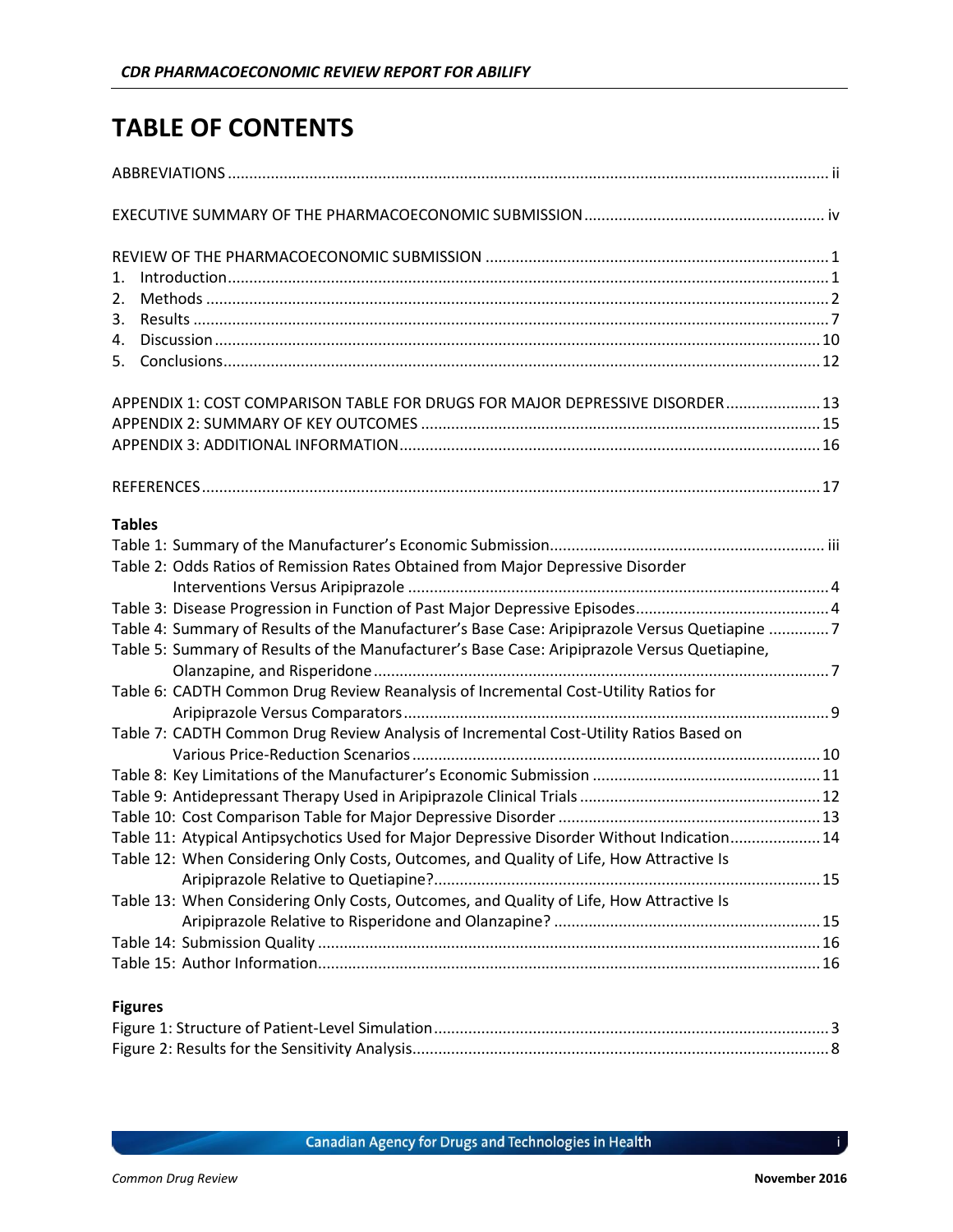### <span id="page-3-0"></span>**ABBREVIATIONS**

| <b>AAP</b>   | atypical antipsychotic                    |
|--------------|-------------------------------------------|
| <b>ADT</b>   | antidepressant therapy                    |
| AE           | adverse event                             |
| <b>BSC</b>   | best supportive care                      |
| <b>CDR</b>   | <b>CADTH Common Drug Review</b>           |
| <b>CUA</b>   | cost-utility analysis                     |
| HAM-D        | Hamilton Depression Rating Scale          |
| <b>ICUR</b>  | incremental cost-utility ratio            |
| <b>ITC</b>   | indirect treatment comparison             |
| <b>MADRS</b> | Montgomery-Åsberg Depression Rating Scale |
| <b>MDD</b>   | major depressive disorder                 |
| <b>MDE</b>   | major depressive episode                  |
| <b>MDSC</b>  | Mood Disorders Society of Canada          |
| <b>ODBF</b>  | <b>Ontario Drug Benefit Formulary</b>     |
| <b>RCT</b>   | randomized controlled trial               |

ii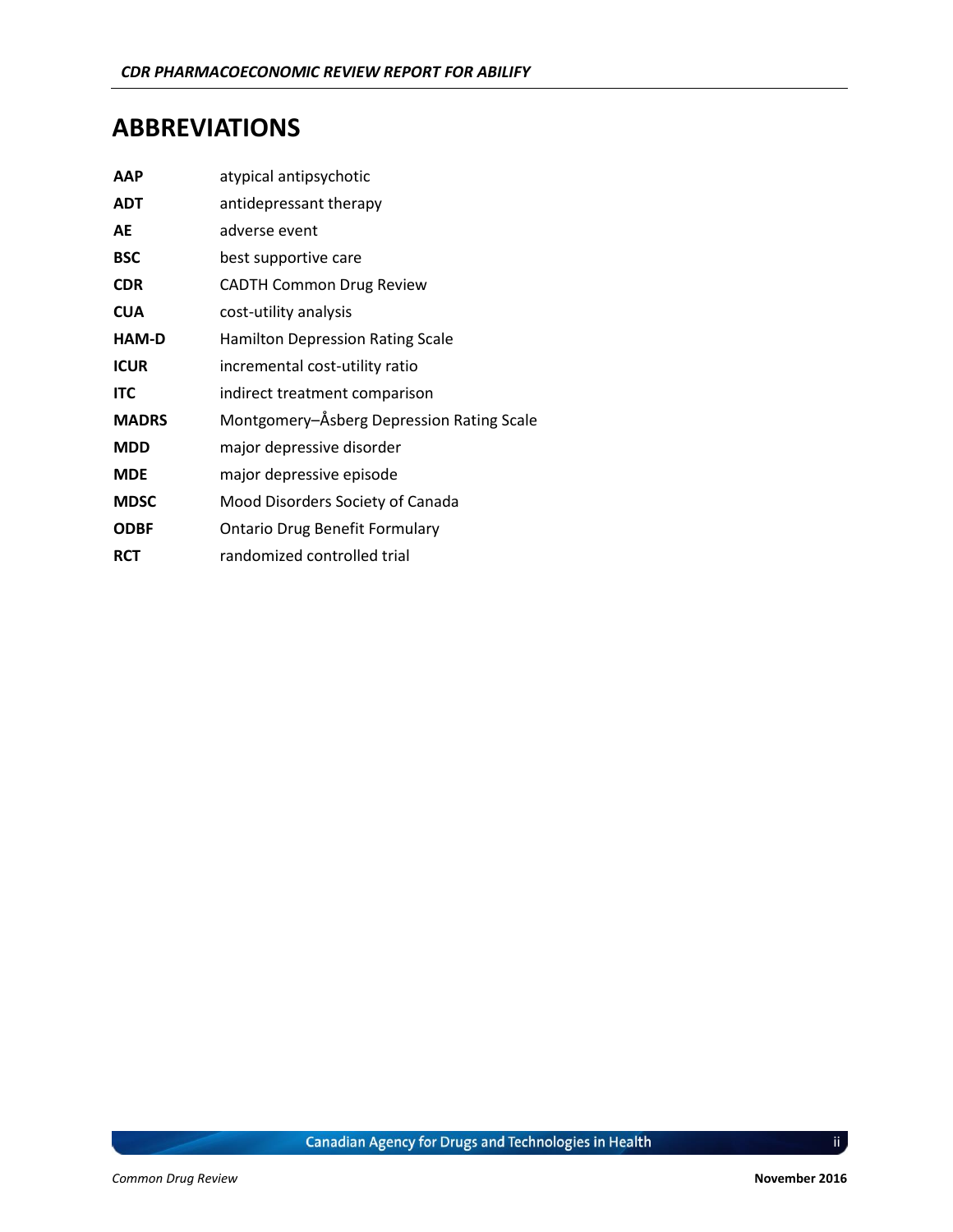| <b>Drug Product</b>                                 | aripiprazole (Abilify)                                                                                                                                                                                                                                                                                                                                                                                                                                                                                                                                                                                                                                                                                                                                                                                                                                                                                                                                                                                                                                                                                                                                                                                                                                                                                                                 |  |
|-----------------------------------------------------|----------------------------------------------------------------------------------------------------------------------------------------------------------------------------------------------------------------------------------------------------------------------------------------------------------------------------------------------------------------------------------------------------------------------------------------------------------------------------------------------------------------------------------------------------------------------------------------------------------------------------------------------------------------------------------------------------------------------------------------------------------------------------------------------------------------------------------------------------------------------------------------------------------------------------------------------------------------------------------------------------------------------------------------------------------------------------------------------------------------------------------------------------------------------------------------------------------------------------------------------------------------------------------------------------------------------------------------|--|
| <b>Study Question</b>                               | Primary analysis was to compare the use of aripiprazole with the use of<br>quetiapine in the adjunctive treatment of MDD in adult patients who had<br>an inadequate response to prior antidepressant treatments during the<br>current episode. A secondary analysis to compare aripiprazole with other<br>atypical antipsychotics in MDD was also undertaken.                                                                                                                                                                                                                                                                                                                                                                                                                                                                                                                                                                                                                                                                                                                                                                                                                                                                                                                                                                          |  |
| <b>Type of Economic Evaluation</b>                  | Cost-utility analysis                                                                                                                                                                                                                                                                                                                                                                                                                                                                                                                                                                                                                                                                                                                                                                                                                                                                                                                                                                                                                                                                                                                                                                                                                                                                                                                  |  |
| <b>Target Population</b>                            | Adult patients with MDD                                                                                                                                                                                                                                                                                                                                                                                                                                                                                                                                                                                                                                                                                                                                                                                                                                                                                                                                                                                                                                                                                                                                                                                                                                                                                                                |  |
| <b>Treatment</b>                                    | Aripiprazole dosed as per the product monograph                                                                                                                                                                                                                                                                                                                                                                                                                                                                                                                                                                                                                                                                                                                                                                                                                                                                                                                                                                                                                                                                                                                                                                                                                                                                                        |  |
| Outcome(s)                                          | Life-years, QALYs, number of major depressive episodes                                                                                                                                                                                                                                                                                                                                                                                                                                                                                                                                                                                                                                                                                                                                                                                                                                                                                                                                                                                                                                                                                                                                                                                                                                                                                 |  |
| <b>Comparators</b>                                  | Primary: quetiapine<br>Secondary: quetiapine, olanzapine, risperidone                                                                                                                                                                                                                                                                                                                                                                                                                                                                                                                                                                                                                                                                                                                                                                                                                                                                                                                                                                                                                                                                                                                                                                                                                                                                  |  |
| <b>Perspective</b>                                  | Public payer in Canada                                                                                                                                                                                                                                                                                                                                                                                                                                                                                                                                                                                                                                                                                                                                                                                                                                                                                                                                                                                                                                                                                                                                                                                                                                                                                                                 |  |
| <b>Time Horizon</b>                                 | Lifetime (number of years not specified)                                                                                                                                                                                                                                                                                                                                                                                                                                                                                                                                                                                                                                                                                                                                                                                                                                                                                                                                                                                                                                                                                                                                                                                                                                                                                               |  |
| <b>Manufacturer's Results</b><br><b>(Base Case)</b> | In the primary analysis, the incremental costs and QALYs for aripiprazole<br>versus quetiapine are \$97 and 0.020, respectively, with an incremental<br>cost per QALY gained (by ICUR) of \$4,829.                                                                                                                                                                                                                                                                                                                                                                                                                                                                                                                                                                                                                                                                                                                                                                                                                                                                                                                                                                                                                                                                                                                                     |  |
|                                                     | In the secondary analysis, risperidone dominated all other treatments<br>(aripiprazole, quetiapine, olanzapine).                                                                                                                                                                                                                                                                                                                                                                                                                                                                                                                                                                                                                                                                                                                                                                                                                                                                                                                                                                                                                                                                                                                                                                                                                       |  |
| <b>Key Limitations and CDR</b><br>Estimate(s)       | Uncertain comparative efficacy between aripiprazole and quetiapine.<br>$\bullet$<br>The comparative effectiveness was obtained from ITC; CDR identified<br>several limitations and potential sources of bias. Based on ITC results,<br>ICUR for aripiprazole compared with quetiapine ranged from dominant<br>to dominated by quetiapine.<br>Assumptions regarding quetiapine use may not be appropriate. The<br>$\bullet$<br>model assumed that quetiapine would be used at 300 mg/d; however,<br>quetiapine can be used in a range of 150 mg/d to 300 mg/d for the<br>treatment of a MDE. Also, the model assumed that quetiapine would<br>be used as adjunctive treatment with ADT, while it can be used either<br>as monotherapy or add-on.<br>Improbable lifetime horizon length. The submitted model used lifetime<br>$\bullet$<br>horizon of 999 years. Assuming a lifetime horizon length of 40 years,<br>CDR estimate of ICUR is \$4,678.<br>CDR reanalysis assumed a range of quetiapine doses, 50% of patients<br>$\bullet$<br>would use quetiapine as monotherapy, and 40-year time horizon. The<br>reanalysis showed that aripiprazole was associated with an additional<br>0.020 QALYs per patient and an addition cost of \$165 compared with<br>quetiapine, leading to an incremental cost per QALY gained of \$8,231. |  |

#### <span id="page-4-0"></span>**TABLE 1: SUMMARY OF THE MANUFACTURER'S ECONOMIC SUBMISSION**

ADT = antidepressant therapy; CDR = CADTH Common Drug Review; ICUR = incremental cost-utility ratio; ITC = indirect treatment comparison; MDD = major depressive disorder; MDE = major depressive episode; QALY = quality-adjusted life-year.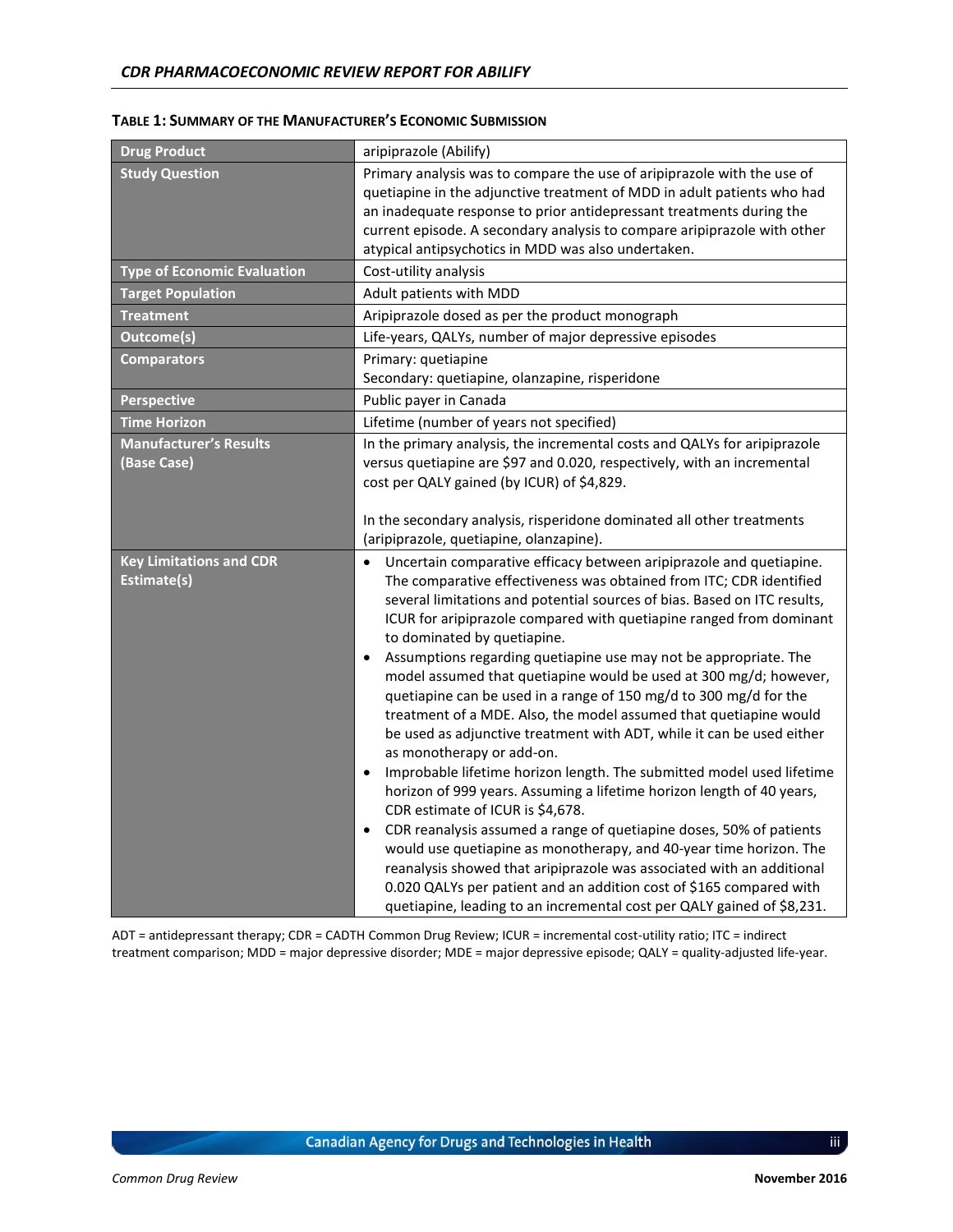## <span id="page-5-0"></span>**EXECUTIVE SUMMARY OF THE PHARMACOECONOMIC SUBMISSION**

#### **Background**

The review of aripiprazole (Abilify) is for the adjunctive treatment of major depressive disorder (MDD) in adult patients who had an inadequate response to prior antidepressant therapy during the current episode. Aripiprazole is an oral drug administered as adjunctive treatment for patients already taking an antidepressant, at an initial dose of 2 mg to 5 mg per day, which can be titrated up to 15 mg per day with maximum dose adjustments of up to 5 mg per day occurring gradually, at intervals of no less than one week. The submitted price varies depending on dose: 2 mg = \$3.0013; 5 mg = \$3.3783; and 10 mg, 15 mg, 20 mg, and 30 mg = \$3.8933.<sup>1</sup> The submitted prices are in some cases substantially less than the list prices of several public drug formularies.

Aripiprazole was reviewed twice previously by CADTH Common Drug Review (CDR): in 2010 for schizophrenia and in 2011 for schizophrenia and related psychotic disorders.<sup>2,3</sup> In 2011, the Canadian Expert Drug Advisory Committee recommended that aripiprazole be listed with clinical conditions, superseding the 2010 recommendation not to list aripiprazole.

#### **Summary of Economic Analysis**

The manufacturer submitted a cost-utility analysis based on a patient-level simulation model.<sup>4</sup> The primary analysis compares aripiprazole with quetiapine (Seroquel extended release [XR]), while a secondary analysis compares aripiprazole with quetiapine, risperidone, and olanzapine.<sup>4</sup> The manufacturer considers a patient lifetime time horizon, with four possible health states: major depressive episode (MDE) in the acute phase, remission, symptom-free, and death. Patients enter the model in the MDE state (representative of the randomized controlled trials of aripiprazole) and remain in the MDE state for at least six weeks, until remission or death. Clinical information to inform the model was based on an indirect treatment comparison (ITC) of aripiprazole with other specified atypical antipsychotic drugs (AAPs; quetiapine, risperidone, and olanzapine) used in the treatment of MDD. Transition to remission was determined by random probability, with success based on treatment-specific remission rates drawn from the ITC using a Monte Carlo method. Patients are allowed to receive up to two courses of treatment with the same AAP. If the patient does not respond following the second course, the patient goes on to best supportive care. (Although other therapeutic measures are available in Canada, the manufacturer assumed no cost and effect given the lack of information available.) After nine months of remission, patients transition to the symptom-free health state. Mortality can occur at any time, and from any health state in the model. The analysis is conducted from the perspective of the health care payer. Costs were applied per week, according to the health state. Utility values were sourced from published literature.

#### **Results of Manufacturer's Analysis**

- Aripiprazole is associated with an additional 0.020 QALYs per patient and an addition cost of \$97 compared with quetiapine, leading to an incremental cost per QALY gained of \$4,829.
- Risperidone dominates, being both cheaper and more effective than aripiprazole, quetiapine, and olanzapine.

#### **Interpretations and Key Limitations**

CDR identified several limitations of the model:

 **Uncertain comparative efficacy:** The manufacturer submitted an ITC to evaluate the relative efficacy of quetiapine and aripiprazole in terms of remission. The ITC contained several limitations that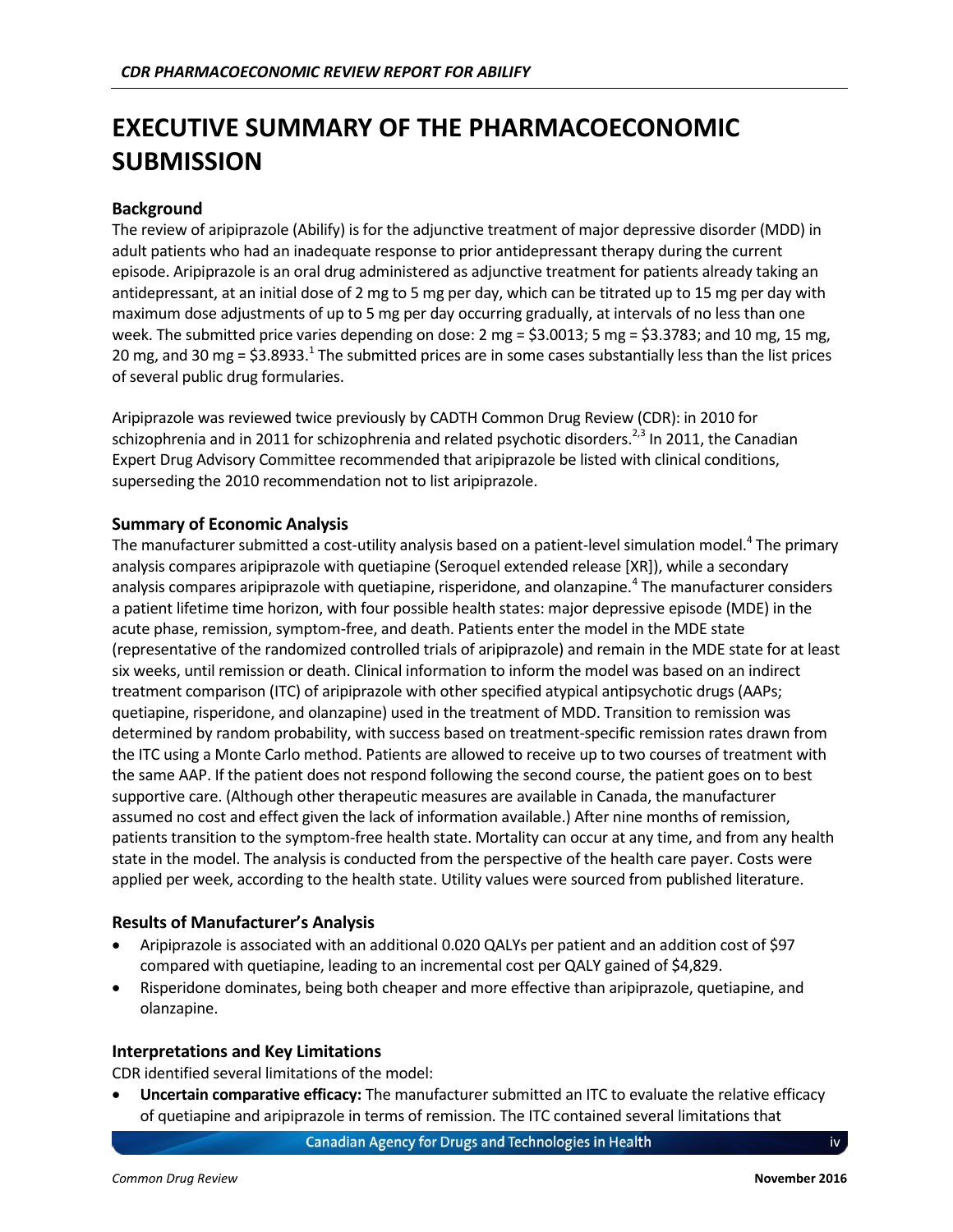hindered the interpretability of results. The impact of uncertainty around the comparative effectiveness, in terms of remission, was partially evaluated in the manufacturer's sensitivity analysis; it was reported that aripiprazole would be dominated by quetiapine when the upper efficacy limit of quetiapine versus aripiprazole was considered.

- **Assumptions regarding quetiapine use may not be appropriate:** The manufacturer assumed that quetiapine would be used at 300 mg per day; however, quetiapine can be used from 150 mg to 300 mg per day for the treatment of a MDE.<sup>5,6</sup> Furthermore, the model assumed that quetiapine would be used as adjunctive therapy only; however, quetiapine could be used as monotherapy or addon, with higher-level evidence supporting its use as monotherapy.<sup>5,6</sup> Therefore, the model seemed to overestimate the costs associated with quetiapine, which would underestimate the incremental costutility ratio (ICUR) of aripiprazole compared with quetiapine.
- **Model time horizon:** The submitted model uses a time horizon of 999 years. This value is extremely high, and results in an underestimation of the ICUR of aripiprazole compared with quetiapine. The model assumed a starting age of 45 years for the simulated patients; 40 years lifetime horizon would therefore be appropriate assuming a life expectancy of 85 years.

#### **Results of CADTH Common Drug Review Analysis**

Given the issues identified with manufacturer's model, CDR conducted a reanalysis based on:

- A lifetime horizon of 30 to 55 years, based on life expectancy of 75 to 100 years
- An equal distribution of the three quetiapine doses 150 mg, 200 mg, and 300 mg per day among the simulated patients, instead of 300 mg per day only
- Treatment of half of the patients with quetiapine as monotherapy instead of adjunct to other antidepressant medications.

Based on the reanalysis, aripiprazole was associated with an additional 0.020 QALYs per patient and an addition cost of \$165 compared with quetiapine, leading to an incremental cost per QALY gained of \$8,231.

#### **Issues for Consideration**

Based on available evidence, aripiprazole did not differ statistically from quetiapine in terms of rates of remission, and the numerical difference between the two comparators generated a minimal difference in terms of QALYs (0.020). This difference might not be sufficient to justify the price difference between aripiprazole and quetiapine (\$3.00 to \$3.89 daily for aripiprazole versus \$0.40 to \$1.54 daily for quetiapine).

In Canada, two AAPs have been approved for treatment of MDD, quetiapine and aripiprazole. Olanzapine and risperidone are two other AAPs that are available in Canada but do not have a Health Canada indication for the treatment of MDD. The manufacturer's analysis showed that risperidone dominated quetiapine, aripiprazole, and olanzapine.

#### **Conclusions**

Based on the results of the manufacturer's indirect treatment comparison, the efficacy of aripiprazole and quetiapine appear similar, which would render aripiprazole more costly than quetiapine. There is, however, considerable uncertainty around the magnitude and direction of the numerical differences. CDR identified several limitations in the manufacturer's analysis; which when adjusted for in the model resulted in a higher incremental cost per QALY gained of \$8,231 for aripiprazole versus quetiapine.

v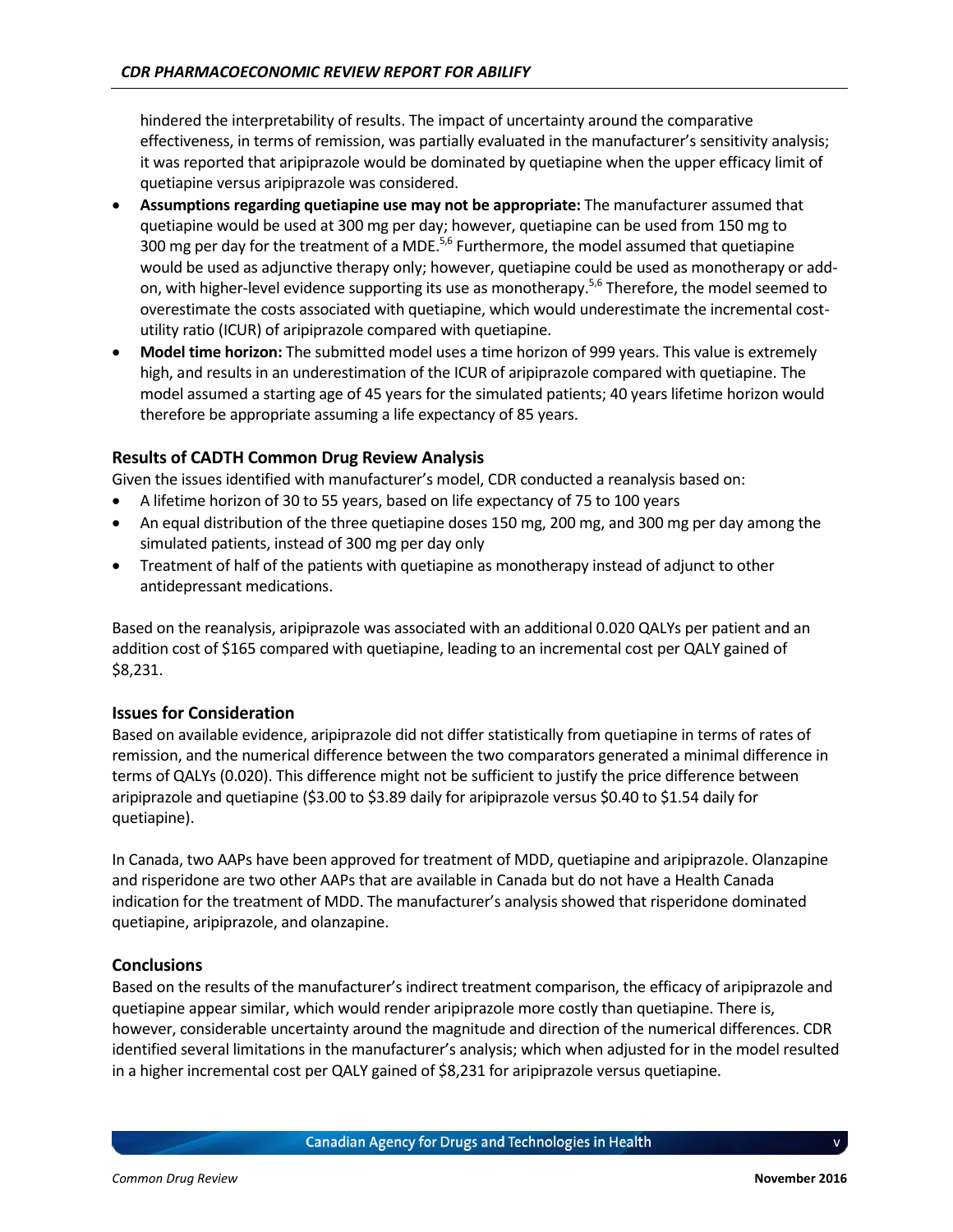## <span id="page-7-0"></span>**REVIEW OF THE PHARMACOECONOMIC SUBMISSION**

### <span id="page-7-1"></span>**1. INTRODUCTION**

#### **1.1 Study Question**

A cost-utility analysis (CUA) was conducted to compare the use of aripiprazole to the use of quetiapine in the adjunctive treatment of major depressive disorder (MDD) in adult patients who had an inadequate response to prior antidepressant therapy (ADT) during the current episode. A secondary analysis was conducted comparing adjunctive treatment with aripiprazole to adjunctive treatment with quetiapine, olanzapine, or risperidone.

#### **1.2 Treatment**

Aripiprazole (Abilify), as an adjunct to ADT.

#### **1.3 Comparators**

The primary comparator for the economic evaluation was quetiapine extended release (Seroquel XR), as this is the only atypical antipsychotic (AAP) approved by Health Canada for specific use in MDD, alone or as an adjunct to ADT. Quetiapine is currently funded as a general benefit across all provinces in Canada.

The approved dose for quetiapine ranges from 50 mg per day up to 300 mg per day, while the submitted model assumed that quetiapine would always be used at its highest approved dose (300 mg per day).<sup>6</sup> The manufacturer justified the use of the highest dose by arguing that the efficacy profile of aripiprazole was more aligned with quetiapine 300 mg per day; however, this was based on an indirect treatment comparison (ITC) submitted by the manufacturer, in which the results of quetiapine 150 mg per day and 300 mg per day were pooled as one intervention. Therefore, assuming that all patients would be treated with quetiapine 300 mg per day would create a bias against quetiapine due to the higher price of quetiapine 300 mg per day and its lower efficacy. Furthermore, the model assumed that quetiapine would always be used as an adjunct to ADT; however, some patients could benefit from quetiapine when used as monotherapy.<sup>7</sup>

Several other AAPs (asenapine, clozapine, lurasidone, olanzapine, paliperidone, and risperidone) are also available in Canada for the treatment of mental health disorders. According to the manufacturer's report, IMS Brogan data indicates that olanzapine and risperidone, in particular, are often used off-label in the adjunctive treatment of non-responsive MDD; olanzapine has approximately 14% of the market share in Ontario for the treatment of MDD, while risperidone has approximately 13% of the market share in Ontario.<sup>4</sup> Olanzapine and risperidone, along with quetiapine, were included in a scenario analysis against aripiprazole.

#### **1.4 Type of Economic Evaluation**

The manufacturer undertook a CUA. This is appropriate given the potential impact this disorder may have on quality of life, according to Canadian Agency for Drugs and Technologies in Health (CADTH) *Guidelines for the Economic Evaluation of Health Technologies*. 8

The analysis takes a public payer perspective. This is appropriate according to CADTH guidelines.<sup>8</sup> A scenario analysis was conducted from the societal perspective.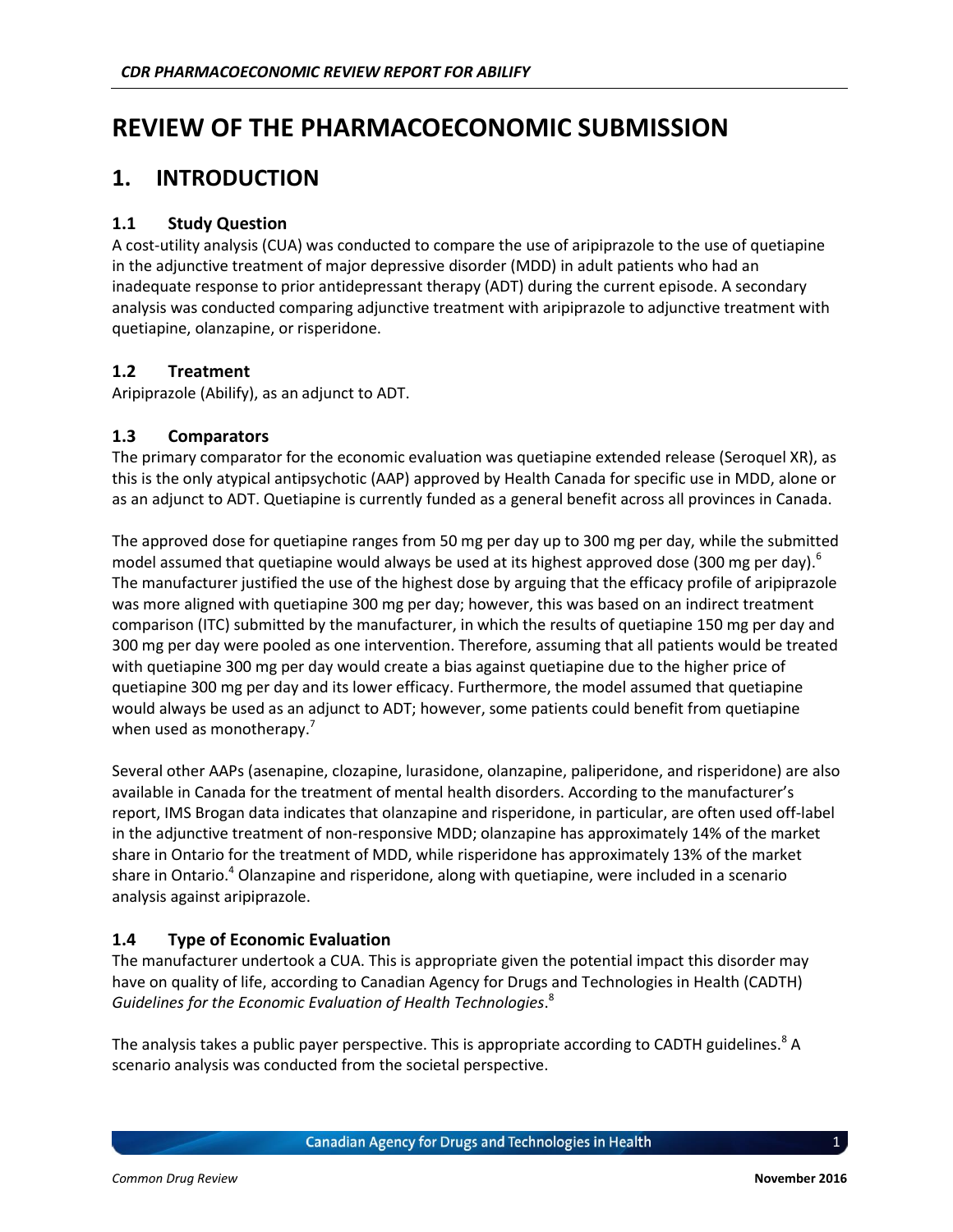#### **1.5 Population**

The Health Canada indication for aripiprazole is as an adjunct to antidepressants for the treatment of MDD in adult patients who had an inadequate response to prior antidepressant treatments during the current episode. The manufacturer requested reimbursement for the Health Canada indication.

### <span id="page-8-0"></span>**2. METHODS**

#### **2.1 Model Structure**

The model uses a patient-level simulation (e.g., Monte Carlo, stochastic) model to conduct the economic evaluation of aripiprazole plus ADT versus quetiapine (primary analysis) and other AAPs (secondary analysis) plus ADT for the population in the approved indication. The model consisted of four health states: major depressive episode (MDE), remission, symptom-free state, and death. The MDE state is characterized by a depressed mood (most of the day, nearly every day) and/or markedly diminished interest or pleasure in all, or almost all, activities (most of the day, nearly every day).<sup>5,9-12</sup> "Remission" is defined according to each of the randomized controlled trials (RCTs) included in the manufacturer's ITC. The definition varies substantially across the studies, with remission based on Hamilton Depression Rating Scale (HAM-D) score, various Montgomery–Åsberg Depression Rating Scale (MADRS) score cut-offs, and MADRS score cut-off as well as 50% reduction in MADRS score [\(Table 2\)](#page-10-0).<sup>4</sup> "Symptom-free state" was defined as a minimum of nine months of sustained remission.<sup>4</sup>

All patients enter the model in the MDE health state on existing ADT and receive either adjunctive therapy with aripiprazole or with quetiapine (primary and secondary), olanzapine (secondary), or risperidone (secondary). Patients remain in the MDE state for a minimum of six weeks.<sup>4</sup> Patients fulfilling the remission criteria after six weeks transition to the remission health state. If a patient does not fulfil the remission criteria at six weeks, he or she receives a second course of treatment with the same AAP. If the patient does not respond to the second course, the patient remains in the MDE state and is switched to best supportive care. This could involve switching to or augmenting with one of a number of alternative pharmacotherapies (e.g., lithium or triiodothyronine [T3]), or non-pharmacotherapy approaches (e.g., electroconvulsive therapy, psychotherapy, or neurostimulation therapy).<sup>4</sup> In the remission state, patients are maintained on ADT. Patients can transition to the symptom-free health state if remission is maintained for nine months (39 weeks), $^4$  or to the MDE state in the event of a relapse. In the model, whether an individual patient transitions to remission is determined by randomly drawing a number between 0% and 100%. If the number drawn is less than or equal to the probability of treatment-specific remission at a particular week, then treatment is considered successful at that time and the patient transitions to remission. If the number drawn is greater than the probability for remission (e.g., greater than the cumulative remission rate of 28.8% in the case of aripiprazole), then treatment of the patient is considered unsuccessful at achieving remission and the patient remains in the MDE health state to receive a second six week course of treatment with the same AAP. During each MDE, the model assumed a maximum of two AAP courses per patient, and it assumed that each patient could have more than one MDE. Time spent in the remission and symptom-free health states is dependent upon the number of prior MDEs.<sup>4</sup> Patients in the symptom-free health state transition back to the MDE in the event of a relapse. At any point in the model, a patient can transition to the death health state. These health states are summarized in [Figure 1.](#page-9-0)

The use of a patient-level simulation assists in simulating highly heterogeneous patient populations, chronic disease with recurring events, and diseases in which timing of events is highly variable and dependent on prior history. The model primarily uses beta and gamma distributions for the sampling of data.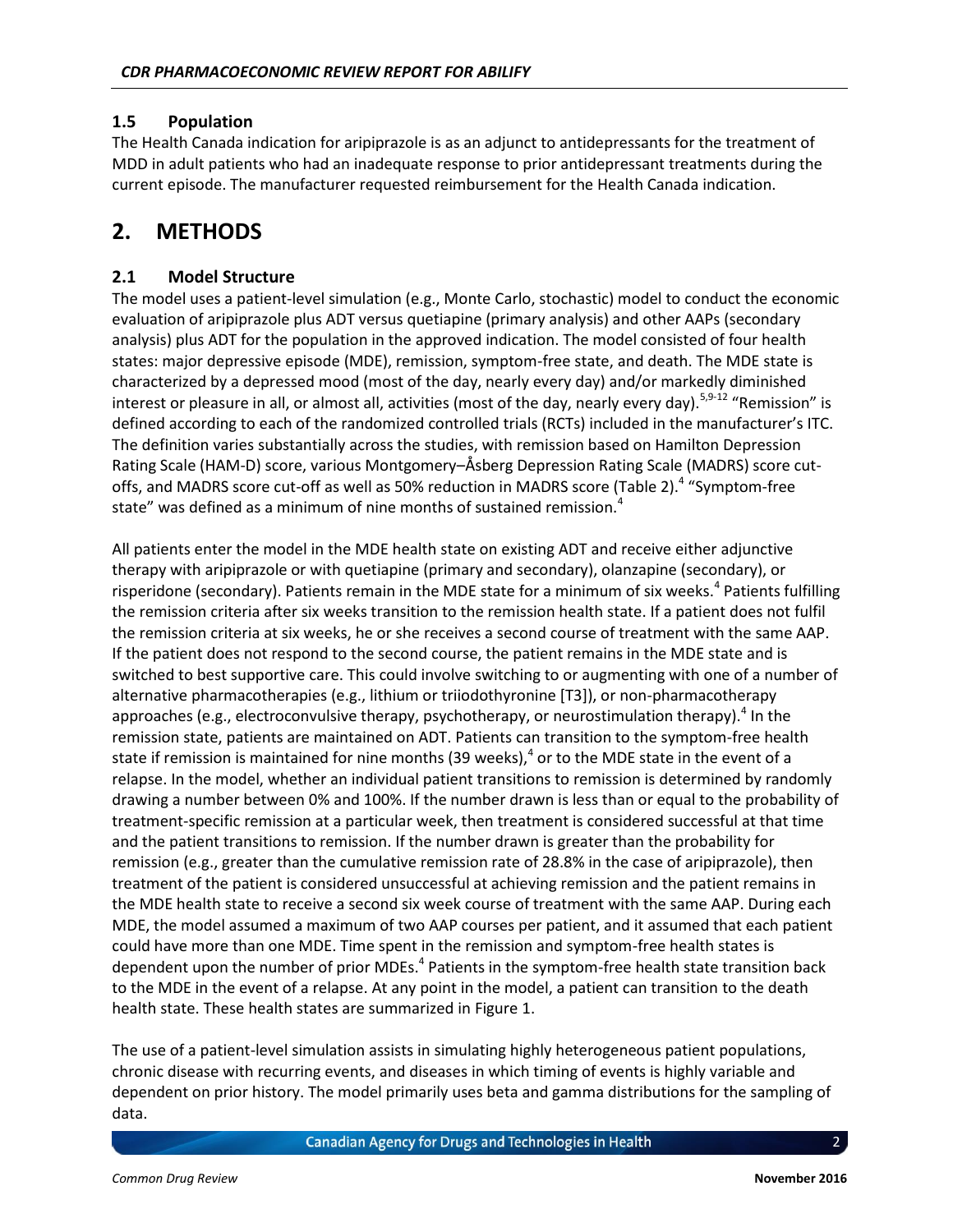

#### <span id="page-9-0"></span>**FIGURE 1: STRUCTURE OF PATIENT-LEVEL SIMULATION**

Source: Manufacturer-submitted pharmacoeconomic report, page 37, Figure 4-4.

#### **2.2 Clinical Inputs**

#### **2.2.1 Efficacy**

The baseline characteristics of patients in the patient-level discrete event simulation were drawn from the three RCTs comparing aripiprazole plus ADT to placebo plus ADT, and the results were pooled using an inverse variance weighted method.<sup>4</sup>

Efficacy data included in the manufacturer's economic model were based on an ITC, using Bayesian meta-analytic techniques, of aripiprazole, quetiapine, olanzapine, and risperidone. Measurement scales and criteria used to define remission were inconsistent across studies included in the ITC [\(Table 2\)](#page-10-0). A random-effects model was chosen to compare the studies, using a vague prior; to obtain odds ratios of adjunctive aripiprazole versus adjunctive treatment with the other defined AAPs. For the economic evaluation, the odds ratios from the ITC for the AAPs versus aripiprazole were applied to the pooled remission rates for aripiprazole augmentation in order to calculate the relative remission rate for the comparator treatment options.

[\(Table 2\)](#page-10-0). CADTH Common Drug Review (CDR) identified two potential sources of bias that could affect the relative effectiveness among the four interventions; these were baseline disease severity and the definition of remission. The included studies for risperidone and aripiprazole had an average MADRS score of 26 at baseline, and they defined remission as a MADRS score ≤ 10. However, studies for quetiapine and olanzapine had higher baseline MADRS scores, 28 and 30, respectively, and they defined remission as MADRS score ≤ 8. These biases systematically showed that quetiapine and olanzapine were less effective than risperidone and aripiprazole because studies for the former interventions included patients with more severe MDD and used a more conservative remission definition than aripiprazole and risperidone studies. The ITC model did not adjust for these biases, and the true relative efficacy among the four interventions could not be confirmed.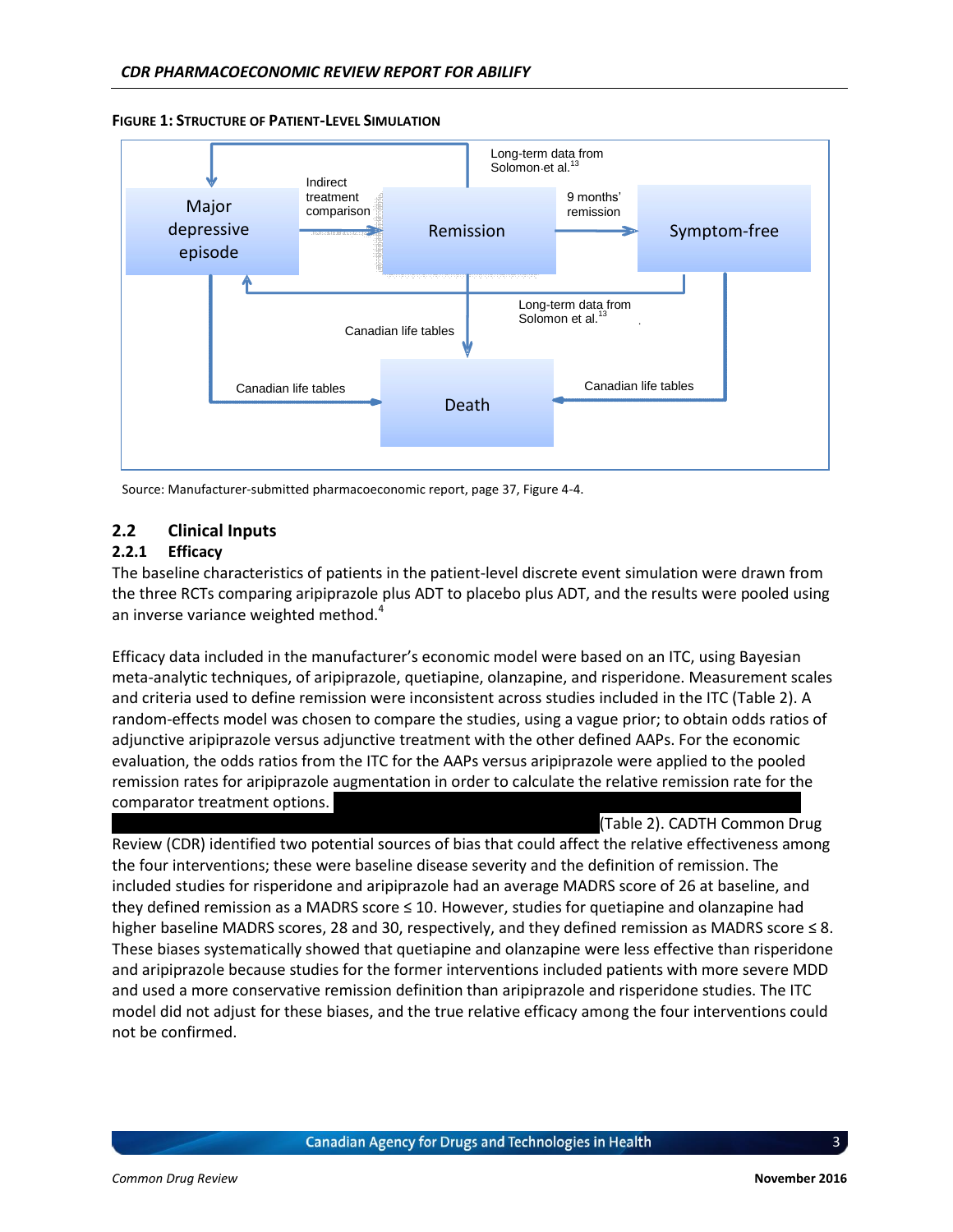| <b>Number of</b><br><b>Studies/Number</b><br>of Patients | <b>Average Baseline</b><br><b>Depression Severity</b><br>(Average MADRS<br>Score) | <b>Definition of</b><br><b>Remission</b> | <b>Remission Rate</b><br>(Comparator Versus<br>Aripiprazole)<br>OR (95% CI) | <b>Rank by</b><br><b>Relative</b><br><b>Efficacy<sup>ª</sup></b> |
|----------------------------------------------------------|-----------------------------------------------------------------------------------|------------------------------------------|-----------------------------------------------------------------------------|------------------------------------------------------------------|
| Risperidone                                              |                                                                                   |                                          |                                                                             |                                                                  |
|                                                          |                                                                                   |                                          |                                                                             |                                                                  |
| Aripiprazole                                             |                                                                                   |                                          |                                                                             |                                                                  |
|                                                          |                                                                                   |                                          |                                                                             |                                                                  |
| Quetiapine                                               |                                                                                   |                                          |                                                                             |                                                                  |
|                                                          |                                                                                   |                                          |                                                                             |                                                                  |
| Olanzapine                                               |                                                                                   |                                          |                                                                             |                                                                  |
|                                                          |                                                                                   |                                          |                                                                             |                                                                  |

#### <span id="page-10-0"></span>TABLE 2: ODDS RATIOS OF REMISSION RATES OBTAINED FROM MAJOR DEPRESSIVE DISORDER INTERVENTIONS VERSUS **ARIPIPRAZOLE**

CI = confidence interval; MADRS = Montgomery–Åsberg Depression Rating Scale; OR = odds ratio.  $^{\rm a}$ Based on odds ratios reported in the network meta-analysis provided by the manufacturer.<sup>4</sup> Source: Manufacturer-submitted pharmacoeconomic report (page 30 and 33).

#### **2.2.2 Risk of subsequent events**

The model assumed that the probability of having a future MDE was proportional to the number of previous MDEs. According to the submitted model, this assumption was based on a 10 year retrospective cohort of 318 patients;<sup>13</sup> the study reported that the risk of recurrence increased by 16% for each successive episode of major depression [\(Table 3\)](#page-10-1). However, the submitted economic model used transition probabilities different from those reported in the cohort study,<sup>13</sup> and this discrepancy was not explained or justified. Because the economic model applied these transition rates in similar way to all interventions, it was unlikely that this discrepancy would affect the relative cost-effectiveness ratios between comparators. The model also assumed that time spent in the "remission" and "symptom-free" health states was dependent upon the number of prior MDEs. $4$ 

#### <span id="page-10-1"></span>**TABLE 3: DISEASE PROGRESSION IN FUNCTION OF PAST MAJOR DEPRESSIVE EPISODES**

|                                   | <b>Probability of Subsequent</b><br>MDE(%) | Incremental Risk Increase With Each Successive MDE (%) |                                              |  |
|-----------------------------------|--------------------------------------------|--------------------------------------------------------|----------------------------------------------|--|
| <b>Number of</b><br>previous MDEs | As used in the model <sup>a</sup>          | <b>Based on the probabilities</b><br>used in the model | <b>Based on Solomon et al.</b> <sup>13</sup> |  |
|                                   |                                            |                                                        | 16                                           |  |
|                                   | 46                                         | 19                                                     | 32                                           |  |
|                                   | 53                                         |                                                        | 48                                           |  |
|                                   | 56                                         |                                                        | 64                                           |  |
|                                   |                                            |                                                        | 80                                           |  |

MDE = major depressive episode.

<sup>a</sup> Source: Manufacturer-submitted pharmacoeconomic submission.

Canadian Agency for Drugs and Technologies in Health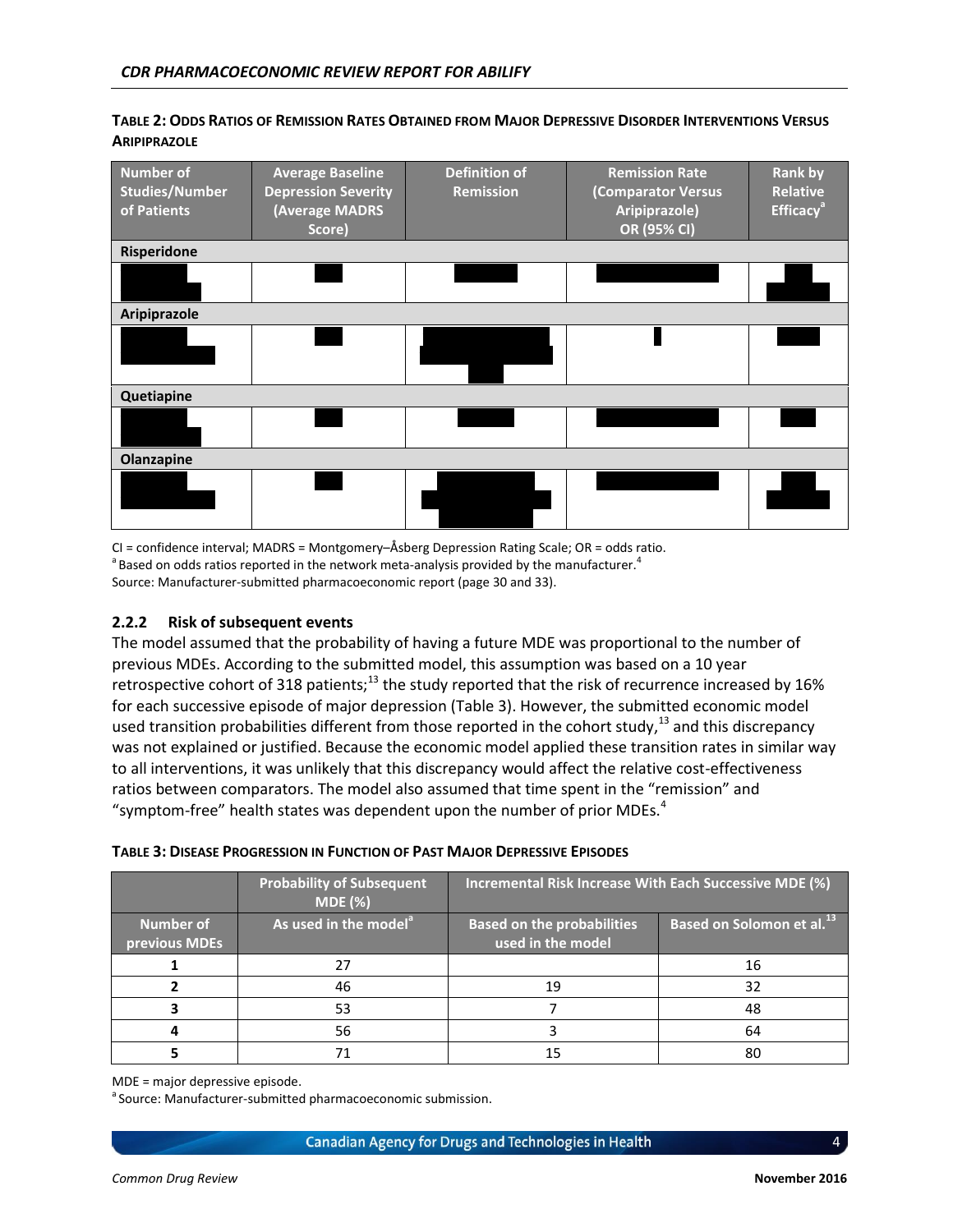#### **2.2.3 Harms**

Adverse events (AEs) were not included in the model, as data regarding the long-term impact of treatment with AAPs on AEs were not available, and AEs occurring over the six week duration of the clinical trials were assumed to be relatively minor in terms of their impact on quality of life and costs.

However, the manufacturer also stated that all AAPs used as augmenting drugs are associated with AEs; therefore, the side effect profile should be taken into consideration. There was a significant difference between risperidone and other AAPs, including a prolactin increase (seen in 80% to 90% of female patients). Elevated prolactin levels are associated with a number of adverse outcomes, including delayed sexual maturation, menstrual irregularities, decreased testosterone levels and sperm mobility, gynecomastia, galactorrhea, sexual dysfunction, decreased bone mass density, and osteoporosis. Aripiprazole has little impact (if not a decrease) on prolactin levels and is associated with improvement in some domains of sexual functioning (e.g., interest in sex and sexual satisfaction).<sup>14-16</sup> Sedation is common class effect of AAPs; however, the manufacturer stated this was a prominent side effect of quetiapine treatment, while aripiprazole can quickly restore patient functioning and alertness.<sup>4,17,18</sup>

#### **2.2.4 Mortality**

Death could occur for patients at any time in the model, with all-cause mortality data being taken from Statistics Canada. Although death by suicide was not included as an outcome in the model, the model used literature-based suicide rates among patients experiencing an MDE to adjust mortality rates.

#### **2.2.5 Costs**

Direct health care costs were used in the model according to health state and applied on a per-week basis.

Health care utilization and costs for the MDE health state were taken from a retrospective populationbased study from Quebec, based on information from the database of the Régie de l'assurance maladie du Québec.<sup>4</sup> The manufacturer did note that information regarding the history of depression and number of MDEs for patients was not available; therefore, the generalizability of the information to this population is unclear. However, the manufacturer indicated that the results from Monfared et al.<sup>19</sup> likely represented a conservative estimate, as patients included in the clinical trials on which the submitted economic evaluation is based had to have failed to respond to at least two courses of ADT during the current MDE.

The manufacturer indicated that there were no Canadian studies that assessed utilization and costs in the remission health state. The manufacturer included data from a Swedish observational, naturalistic study<sup>20</sup> that assessed the impact of remission versus non-remission to inform the remission health state. However, this study was very small (56 patients), and the majority of patients had moderate MDD at study inclusion. Sobocki et al.<sup>20</sup> found that total direct costs for patients in remission were 37% less than for patients without remission. Thus, the manufacturer applied this proportion to the cost of MDE from Monfared et al.<sup>19</sup> to estimate a six month cost of \$1,522.49 for the remission health state (adjusted to a weekly cost of \$35.34). The assumption of generalizability of the results from 56 patients in Sweden to the Canadian population is associated with considerable uncertainty.

The manufacturer assumed that patients in the symptom-free state remained on ADT but consumed no other related health care resources.

**Canadian Agency for Drugs and Technologies in Health**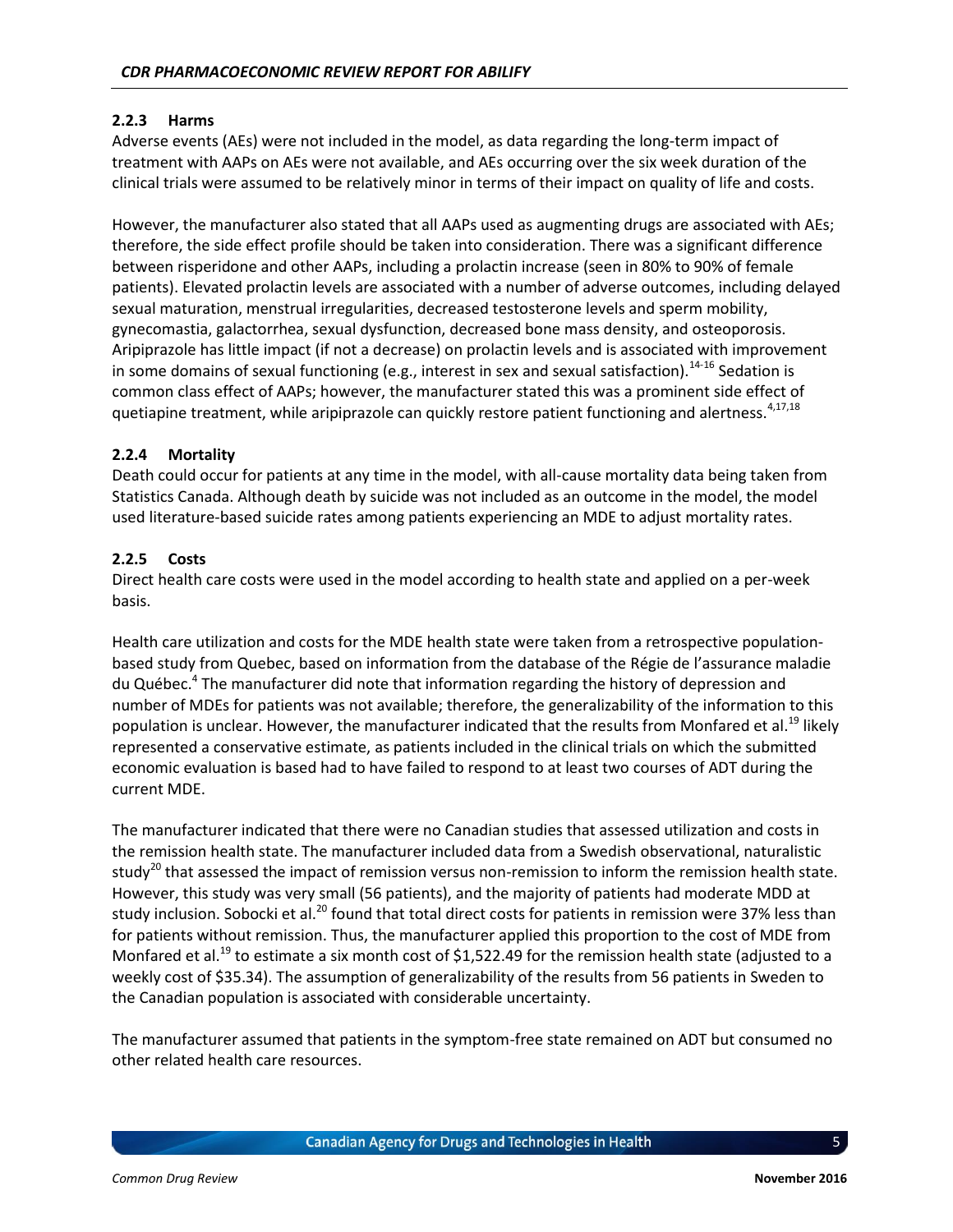The manufacturer indicated that no information was available to inform a reasonable estimate of cost and resource use for best supportive care (BSC) in the model, and, as these costs were not expected to vary based on prior treatment, no cost was assumed for BSC in the model.

#### **2.2.6 Drug costs**

AAP costs used in the economic evaluation were from the 2013 Ontario Drug Benefit Formulary (ODBF) database, with the exception of the cost of aripiprazole. Generic pricing was used when available. The prices of aripiprazole supplied by the manufacturer were substantially lower than the price of aripiprazole listed in the ODBF. According to the submitted model, the mean dose of AAPs was determined based on the respective RCTs included in the ITC. CDR noticed that the cost used for quetiapine was based on the price of 300 mg per day tablets; however, quetiapine can be used in a range of 150 mg per day to 300 mg per day for the treatment of MDE. Therefore, the model might have overestimated the cost for quetiapine. Furthermore, the model assumed that quetiapine would be used as adjunctive treatment with ADT drugs; however, the approved product monograph did not specify whether quetiapine should be used as monotherapy or add-on treatment for MDE. A Canadian practice guideline has recommended its use either as monotherapy or add-on, with higher-level evidence supporting its use as monotherapy.<sup>5</sup> This assumption overestimated the costs associated with quetiapine for the treatment of MDE.

The costs of the various ADT drugs in the economic evaluation are from the ODBF as well; however, an overall cost of ADT is weighted based on the frequency of use of each of these ADTs from the aripiprazole trials. CDR noticed that using weighted ADT cost based on trial observations might not be an accurate representation of the full spectrum of ADT available in different jurisdictions. The model assumed patients were receiving the highest recommended dose of the ADT in costing ADT.

#### **2.2.7 Utilities**

The manufacturer undertook a literature search to identify utility data to inform the health states of MDE, remission, and symptom-free states in the model. The manufacturer identified several studies, each of which employed different measurement tools to elicit the utility values.<sup>21-26</sup> The patient populations were also stated to differ significantly; thus, the utility values differed substantially among the studies.

The manufacturer used utility values from Schaffer et al. $^{21}$  to inform the health state utilities for the base-case analysis. Schaffer et al. used the standard gamble technique to measure the utility scores for patients with current depression (n = 19), with past depression (n = 21), and healthy controls (n = 35).<sup>21</sup> The reported utility score was 0.51 for a current mild depressive episode and 0.82 for a past depressive episode, regardless of its severity. $^{21}$ 

#### **2.2.8 Time horizon**

The manufacturer presented the results of the economic evaluation using a lifetime time horizon, which was supported by the CADTH economic evaluation guidelines,<sup>8</sup> given the chronic and relapsing nature of MDD. However, although lifetime horizon was stated in the submitted pharmacoeconomic report, the actual length of time horizon was not stated in the manufacturer's pharmacoeconomic report. The submitted model, however, appeared to use a duration of 999 years; this time horizon is not a realistic expectation for a patient's lifetime.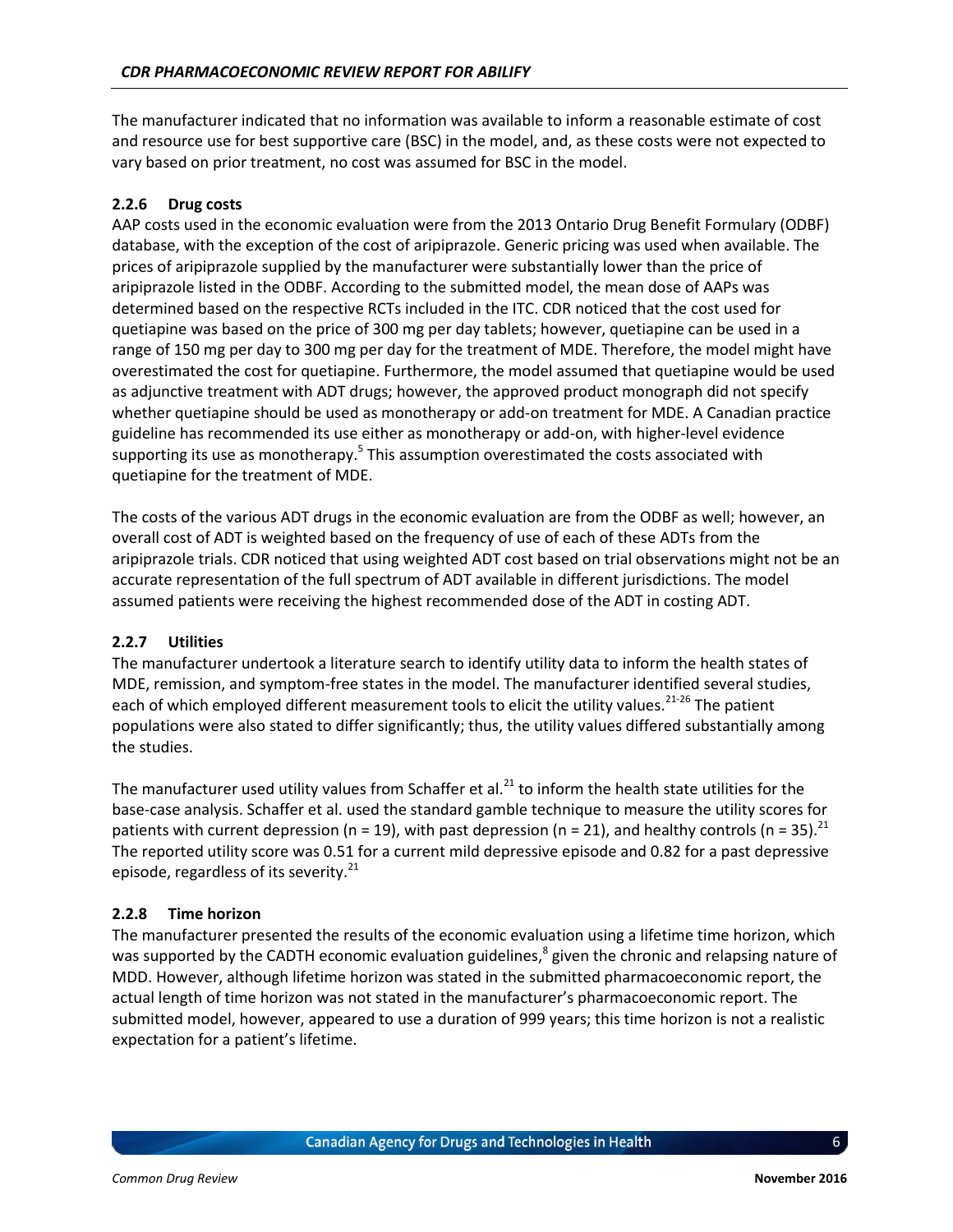#### **2.2.9 Discounting**

In accordance with the Canadian guidelines for the economic evaluation of health technologies, costs and effects were discounted at 5% per annum.<sup>8</sup> Sensitivity analyses were carried out using discount rates of 0% and 3% for both costs and effects to investigate the impact of discounting on the results of the analyses.

### <span id="page-13-0"></span>**3. RESULTS**

#### **3.1 Manufacturer's Base Case**

In the manufacturer's base-case analysis using the results of 500,000 patient simulations, the following results were found:

 The incremental costs and QALYs for aripiprazole versus BSC are \$98 and 0.020, respectively, leading to an incremental cost per QALY gained of \$4,829.

<span id="page-13-1"></span>

| TABLE 4: SUMMARY OF RESULTS OF THE MANUFACTURER'S BASE CASE: ARIPIPRAZOLE VERSUS QUETIAPINE |                         |                    |  |                                           |                  |
|---------------------------------------------------------------------------------------------|-------------------------|--------------------|--|-------------------------------------------|------------------|
|                                                                                             | <b>Total Costs (\$)</b> | <b>Incremental</b> |  | Total QALYs Incremental QALYs I           | <b>Increment</b> |
|                                                                                             |                         | Cost of            |  | of Arininrazola $\overline{C}$ ost nor OA |                  |

|              | Total Costs (\$) | <b>Incremental</b> | <b>Total QALYs</b> | Incremental QALYs | Incremental          |
|--------------|------------------|--------------------|--------------------|-------------------|----------------------|
|              |                  | Cost of            |                    | of Aripiprazole   | <b>Cost per QALY</b> |
|              |                  | Aripiprazole (\$)  |                    |                   | (5)                  |
| Aripiprazole | 30.457           |                    | 10.54              |                   |                      |
| Quetiapine   | 30.359           | 98                 | 10.52              | 0.020             | 4.829                |

QALY = quality-adjusted life-year.

Given the limitations of some of the parameter estimates used in the model, as detailed above, the base-case analysis is not appropriate.

#### **3.2 Summary of the Manufacturer's Sensitivity Analyses**

#### **3.2.1 Scenario analysis: aripiprazole versus quetiapine, olanzapine, and risperidone**

The results of the comparison are presented on a "Tornado diagram" ([Figure 2\)](#page-14-0).

The results showed that risperidone was more effective and less costly compared with aripiprazole, quetiapine, and olanzapine, dominating these treatments in the CUA. The results of the analysis were driven by higher remission rates and lower drug acquisition costs for risperidone compared with the other AAPs included in the analysis.

#### <span id="page-13-2"></span>TABLE 5: SUMMARY OF RESULTS OF THE MANUFACTURER'S BASE CASE: ARIPIPRAZOLE VERSUS QUETIAPINE, **OLANZAPINE, AND RISPERIDONE**

|              | Total Costs (\$) | <b>Incremental</b><br><b>Cost Versus</b><br>Comparator (\$) | <b>Total QALYs</b> | <b>Incremental QALYs</b><br><b>Versus</b><br><b>Comparator</b> | <b>Incremental</b><br><b>Cost per QALY</b><br>(\$) |
|--------------|------------------|-------------------------------------------------------------|--------------------|----------------------------------------------------------------|----------------------------------------------------|
| Risperidone  | 29,803           |                                                             | 10.58              |                                                                |                                                    |
| Quetiapine   | 30,359           | 556                                                         | 10.52              | $-0.06$                                                        | Dominated by<br>risperidone                        |
| Aripiprazole | 30,457           | 654                                                         | 10.54              | $-0.04$                                                        | Dominated by<br>risperidone                        |
| Olanzapine   | 30,464           | 661                                                         | 10.50              | $-0.08$                                                        | Dominated by<br>risperidone                        |

QALY = quality-adjusted life-year.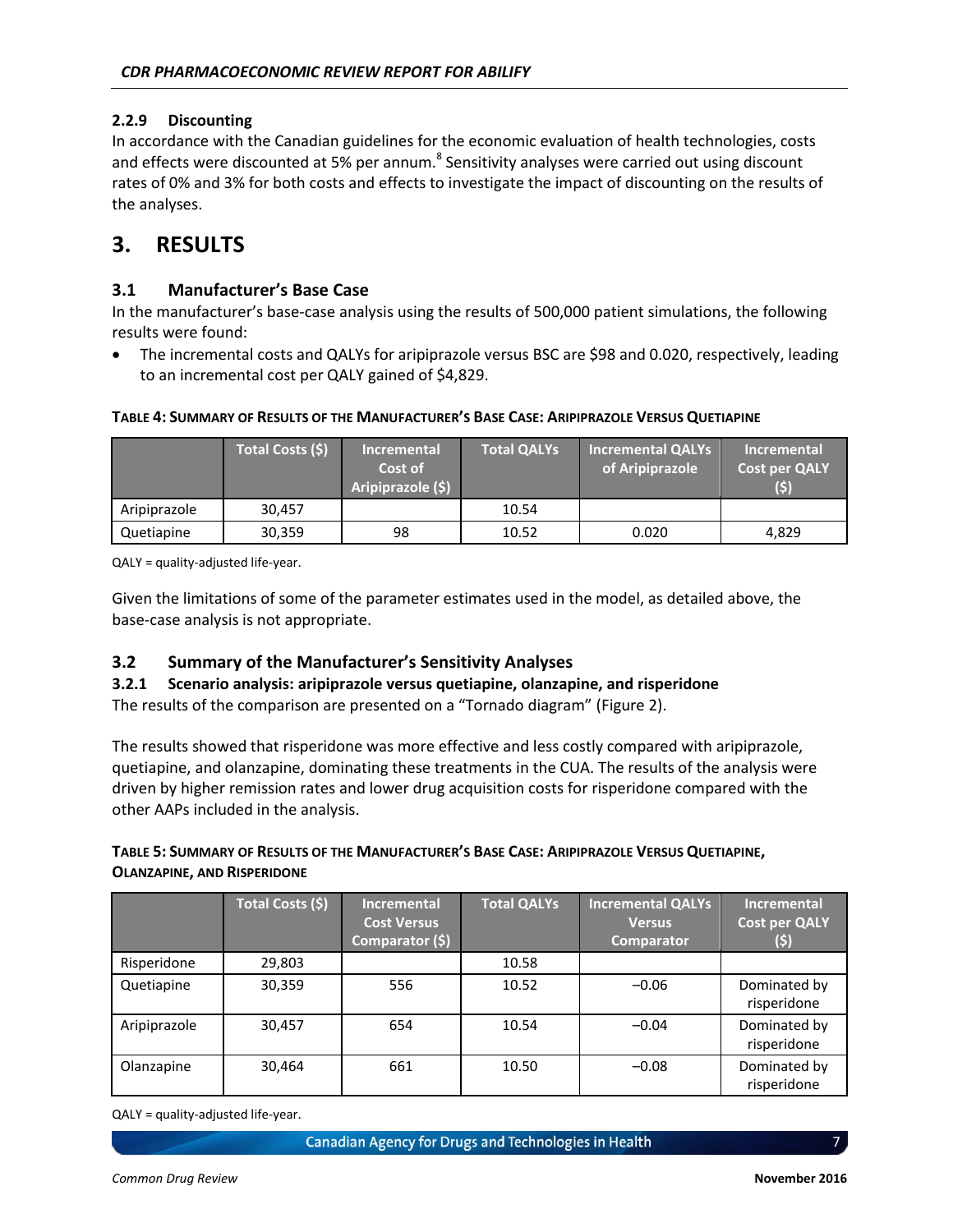The absence of direct evidence comparing the efficacy of AAPs in the treatment of resistant MDD means the comparative efficacy data were based on an ITC conducted for quetiapine, olanzapine, and risperidone versus aripiprazole, which was subject to several limitations (Appendix 7 of the CDR Clinical Report).

#### **3.2.2 One-way sensitivity analyses**

Sensitivity analyses were conducted on time horizon, duration of remission, efficacy of remission for aripiprazole, comparative efficacy for quetiapine, efficacy of remission for subsequent MDEs, remission rate for BSC, time to relapse, cost of MDE, cost of remission, cost of symptom-free status, cost of ADT, cost of BSC, discount rate, and health utilities (MDE, remission, and symptom-free states).

[Figure 2](#page-14-0) presents the univariate sensitivity analyses conducted and their results. In two of the 13 analyses, aripiprazole dominates quetiapine. In 10 analyses, the ICUR for aripiprazole versus quetiapine ranged from \$280 to \$11,293. In one analysis, however, aripiprazole was dominated by quetiapine (upper confidence interval odds ratio for quetiapine). Overall, the analyses suggested that aripiprazole was more cost-effective than quetiapine given current threshold values of a QALY; however, the model was sensitive to the comparative efficacy of aripiprazole and quetiapine.



#### <span id="page-14-0"></span>**FIGURE 2: RESULTS FOR THE SENSITIVITY ANALYSIS**

CAD = Canadian dollars; MDE = major depressive episode; QALY = quality-adjusted life-year. Source: Manufacturer-submitted pharmacoeconomic submission, page 55, Figure 5-1.

#### **3.2.3 Probabilistic sensitivity analysis**

The manufacturer conducted a cost-effectiveness acceptability analysis to test the impact of uncertainty around the comparative effectiveness. The analysis showed that there was a 59% chance that aripiprazole would be cost-effective at a willingness to pay of \$20,000 per QALY gained. The chance that aripiprazole was cost-effective compared with quetiapine increased to 64% at a willingness to pay of \$50,000 per QALY gained.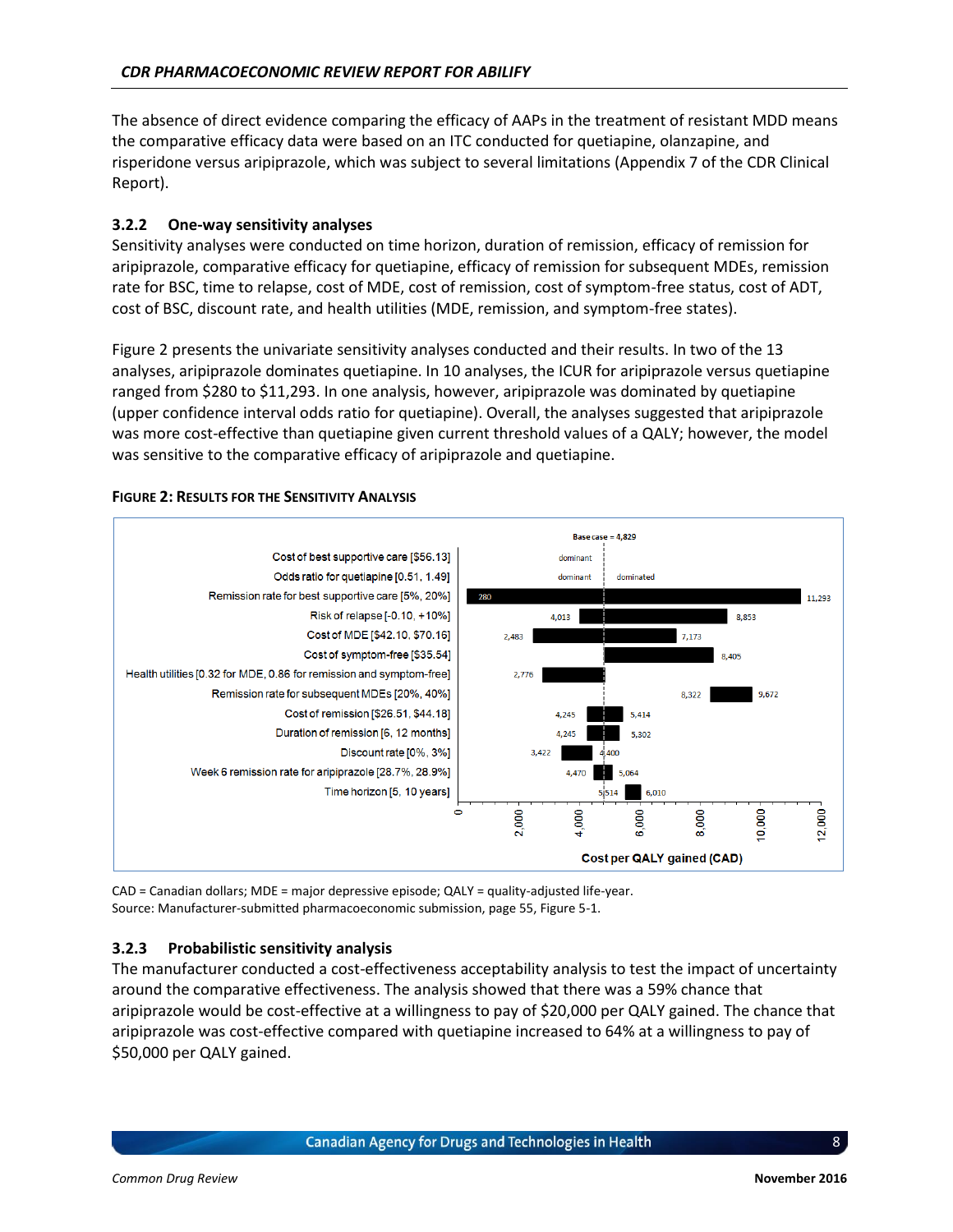#### **3.3 CADTH Common Drug Review Analyses**

CDR analyses were conducted in order to evaluate uncertainties about the quetiapine dose that was used in the model, the potential use of quetiapine as monotherapy, and the length of the lifetime horizon. CDR also evaluated ICUR versus price reduction based on the most likely scenario.

Using quetiapine in a range from 150 mg to 300 mg per day instead of 300 mg per day only increased the ICUR of aripiprazole from \$1,799 to \$6,977 as compared with quetiapine [\(Table 6\)](#page-15-0).

Using quetiapine as monotherapy would reduce the cost of background ADT; ICUR of aripiprazole, compared with quetiapine, increased from \$1,799 to \$6,211 or \$7,593 when assuming that 50% or 100% of patients were using quetiapine as monotherapy [\(Table 6\)](#page-15-0).

The submitted model used an extremely long lifetime horizon of 999 years. CDR tested shorter lifetime horizons of 30 years, 40 years, and 55 years; these values were based mainly on the starting age used in the model (45 years). The associated ICURs of aripiprazole, compared with quetiapine, were \$4,990, \$4,678, and \$5,156 with lifetime horizons of 30 years, 40 years, and 55 years, respectively [\(Table 6\)](#page-15-0).

#### <span id="page-15-0"></span>TABLE 6: CADTH COMMON DRUG REVIEW REANALYSIS OF INCREMENTAL COST-UTILITY RATIOS FOR ARIPIPRAZOLE **VERSUS COMPARATORS**

|                                                            | <b>Total Costs</b><br>(5)                                         | <b>Incremental Cost</b><br>of Aripiprazole (\$)                    | <b>Total</b><br><b>QALYs</b> | <b>Incremental</b><br><b>QALYs of</b><br>Aripiprazole | <b>Incremental Cost per</b><br><b>QALY of Aripiprazole</b> |
|------------------------------------------------------------|-------------------------------------------------------------------|--------------------------------------------------------------------|------------------------------|-------------------------------------------------------|------------------------------------------------------------|
| Manufacturer's base-case analysis                          |                                                                   |                                                                    |                              |                                                       |                                                            |
| Aripiprazole                                               | 30,456                                                            |                                                                    | 10.53                        |                                                       |                                                            |
| Quetiapine                                                 | 30,359                                                            | 97                                                                 | 10.51                        | 0.020                                                 | \$4,829                                                    |
| Analysis based on a range of quetiapine doses <sup>a</sup> |                                                                   |                                                                    |                              |                                                       |                                                            |
| Aripiprazole                                               | 30,456                                                            |                                                                    | 10.53                        |                                                       |                                                            |
| Quetiapine                                                 | 30.316                                                            | 140                                                                | 10.51                        | 0.020                                                 | \$6,977                                                    |
|                                                            |                                                                   | Assuming that 100% of patients would use quetiapine as monotherapy |                              |                                                       |                                                            |
| Aripiprazole                                               | 30,456                                                            |                                                                    | 10.53                        |                                                       |                                                            |
| Quetiapine                                                 | 30,303                                                            | 153                                                                | 10.51                        | 0.020                                                 | \$7,593                                                    |
|                                                            | Assuming that 50% of patients would use quetiapine as monotherapy |                                                                    |                              |                                                       |                                                            |
| Aripiprazole                                               | 30,456                                                            |                                                                    | 10.53                        |                                                       |                                                            |
| Quetiapine                                                 | 30,331                                                            | 125                                                                | 10.51                        | 0.020                                                 | \$6,211                                                    |
| Assuming a time horizon of 30 years                        |                                                                   |                                                                    |                              |                                                       |                                                            |
| Aripiprazole                                               | 28,170                                                            |                                                                    | 9.76                         |                                                       |                                                            |
| Quetiapine                                                 | 28,070                                                            | 100                                                                | 9.74                         | 0.020                                                 | 4,990                                                      |
| Assuming a time horizon of 40 years                        |                                                                   |                                                                    |                              |                                                       |                                                            |
| Aripiprazole                                               | 30,017                                                            |                                                                    | 10.39                        |                                                       |                                                            |
| Quetiapine                                                 | 29,923                                                            | 94                                                                 | 10.37                        | 0.020                                                 | \$4,678                                                    |
| Assuming a time horizon of 55 years                        |                                                                   |                                                                    |                              |                                                       |                                                            |
| Aripiprazole                                               | 30,445                                                            |                                                                    | 10.53                        |                                                       |                                                            |
| Quetiapine                                                 | 30,341                                                            | 104                                                                | 10.51                        | 0.020                                                 | \$5,156                                                    |
| Based on "most likely scenario" <sup>b</sup>               |                                                                   |                                                                    |                              |                                                       |                                                            |
| Aripiprazole                                               | 30,007                                                            |                                                                    | 10.39                        |                                                       |                                                            |
| Quetiapine                                                 | 29,852                                                            | 165                                                                | 10.37                        | 0.020                                                 | \$8,231                                                    |

QALY = quality-adjusted life-year.

<sup>a</sup> Assuming that 33% of the patients will use 150 mg per day, 33% will use 200 mg per day, and 34% will use 300 mg per day.

<sup>b</sup> Assuming a range of quetiapine doses, 50% of patients using quetiapine as monotherapy, and a 40-year time horizon.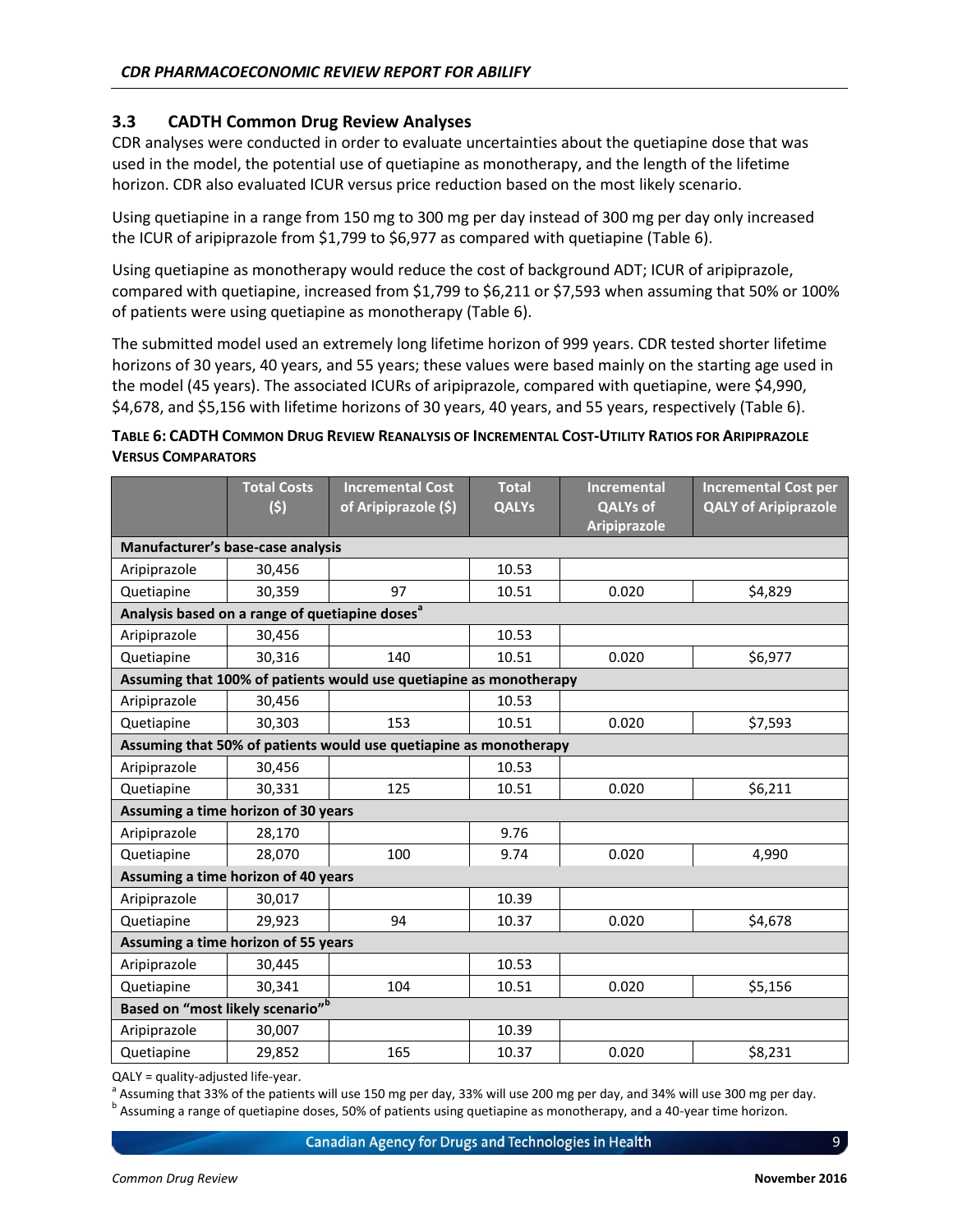[Table 7](#page-16-1) summarizes ICURs of aripiprazole compared with quetiapine resulting from different pricereduction scenarios. For example, a 40% price reduction would reduce the ICUR from 4,829 to 207; aripiprazole would become dominant over quetiapine when the price is reduced by 50%.

<span id="page-16-1"></span>

| TABLE 7: CADTH COMMON DRUG REVIEW ANALYSIS OF INCREMENTAL COST-UTILITY RATIOS BASED ON VARIOUS |
|------------------------------------------------------------------------------------------------|
| <b>PRICE-REDUCTION SCENARIOS</b>                                                               |

| <b>Scenario</b>          | <b>ICUR</b><br><b>Based on Manufacturer's Analysis</b><br>(Versus Quetiapine) (\$) | <b>Revised ICUR</b><br><b>Based on CDR "Most Likely Scenario"</b><br>(Versus Quetiapine) (\$) |
|--------------------------|------------------------------------------------------------------------------------|-----------------------------------------------------------------------------------------------|
| Manufacturer's base case | 4,829                                                                              | 8,231                                                                                         |
| 10% price reduction      | 2,837                                                                              | 6,225                                                                                         |
| 20% price reduction      | 846                                                                                | 4,219                                                                                         |
| 30% price reduction      | Dominant                                                                           | 2,213                                                                                         |
| 40% price reduction      |                                                                                    | 207                                                                                           |
| 50% price reduction      |                                                                                    | Dominant                                                                                      |
| 60% price reduction      |                                                                                    |                                                                                               |
| 70% price reduction      |                                                                                    |                                                                                               |
| 80% price reduction      |                                                                                    |                                                                                               |

CDR = CADTH Common Drug Review; ICUR = incremental cost-utility ratio.

### <span id="page-16-0"></span>**4. DISCUSSION**

The key limitations associated with the manufacturer's submission are summarized in [Table 8.](#page-17-0)

The submitted economic evaluation was based on the comparative effectiveness of aripiprazole versus quetiapine, risperidone, and olanzapine obtained from the ITC provided by the manufacturer. The ITC contained several limitations that hindered the interpretability of results. The impact of uncertainty around the comparative effectiveness, in terms of remission, was partially evaluated in a sensitivity analysis conducted by the manufacturer, which reported that aripiprazole would be dominated by quetiapine when the upper efficacy limit of quetiapine versus aripiprazole was considered.

Another limitation of the economic evaluation was that it considered that quetiapine would be used at 300 mg per day; however, the product monograph for quetiapine indicates that it can be used in a range from 150 mg per day to 300 mg per day for the treatment of an MDE.<sup>5,6</sup> Furthermore, the model assumed that quetiapine would be used as adjunctive therapy only; however, quetiapine could be used as monotherapy or add-on, with higher-level evidence supporting its use as monotherapy.<sup>5</sup> Therefore, the model seemed to overestimate the costs associated with quetiapine, which results in an underestimation of the ICUR for aripiprazole versus quetiapine.

Length of lifetime horizon was not specified in the submitted pharmacoeconomic report; however, the submitted model indicated a time horizon of 999 years. While it is uncertain whether this is total lifeyears (which for a model of 500,000 patients is very small), this value is extremely high if it is the actual expected lifetime of the patient, and results in an underestimation of the ICUR for aripiprazole versus quetiapine. The model assumed a starting age of 45 years for the simulated patients; thus, a 40-year lifetime horizon would be an appropriate length, assuming a life expectancy of 85 years. Based on this assumption, CDR estimate of ICUR of aripiprazole compared with quetiapine was \$4,678 instead of \$4,829.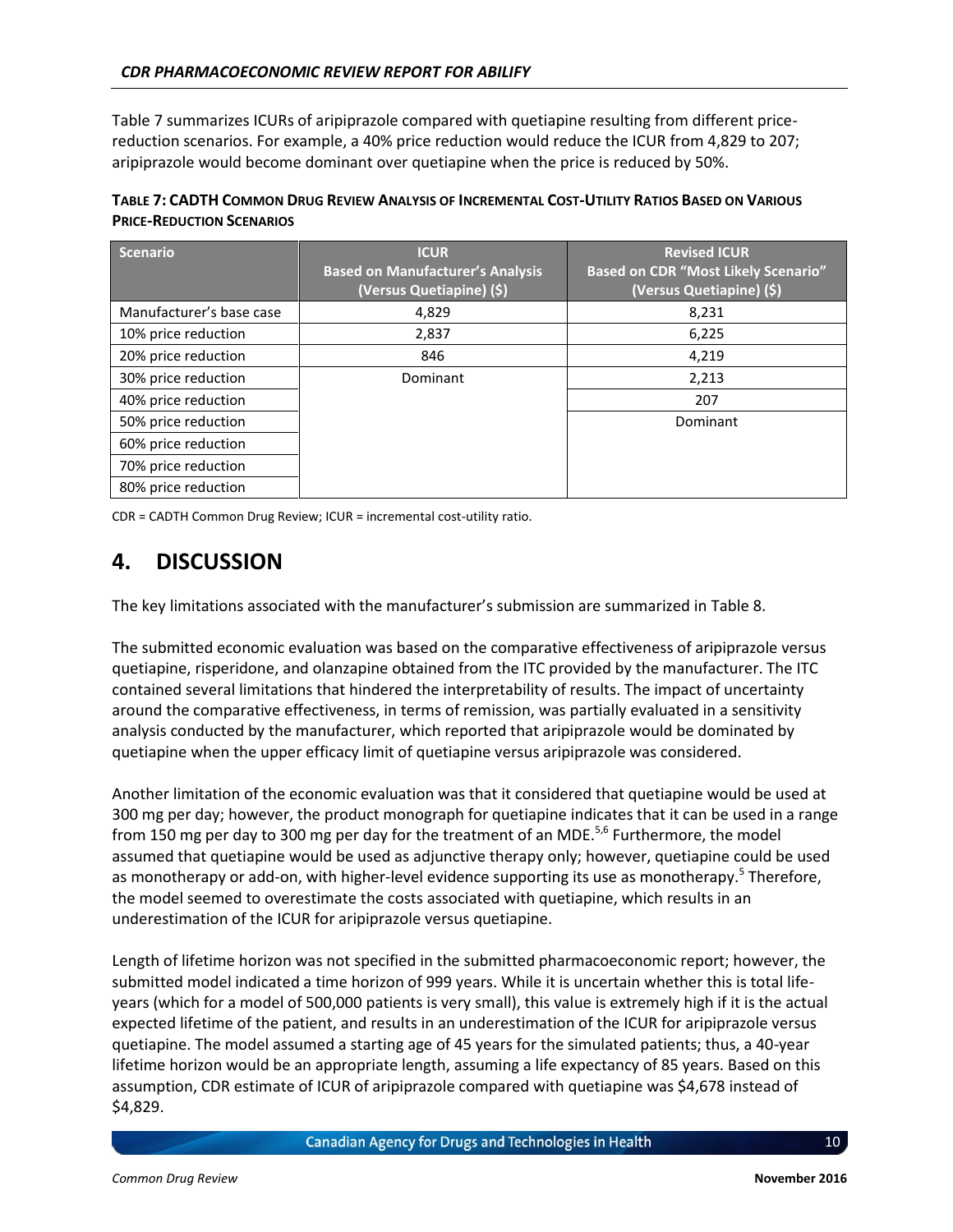| Parameter /<br><b>Assumption</b>            | <b>Issue</b>                                                                                                                                                        | <b>Impact</b>                                                                                                                                                                                                                                    |
|---------------------------------------------|---------------------------------------------------------------------------------------------------------------------------------------------------------------------|--------------------------------------------------------------------------------------------------------------------------------------------------------------------------------------------------------------------------------------------------|
| Comparative efficacy<br>is uncertain        | Remission odds ratio for aripiprazole<br>compared with quetiapine was 0.87<br>(95% CI, 0.51 to 1.49)                                                                | Based on the remission odds ratio; ICUR for<br>aripiprazole compared with quetiapine<br>ranged from dominant to dominated by<br>quetiapine.                                                                                                      |
| Inappropriate use of<br>comparator          | The model assumed that quetiapine<br>would be used at 300 mg/d; however,<br>quetiapine can be used in a range of 150<br>mg to 300 mg/d for the treatment of<br>MDE. | The model underestimated the cost-<br>effectiveness. CDR estimate of ICUR is \$3,472<br>as opposed to the manufacturer's base case<br>of \$1,799. <sup>a</sup>                                                                                   |
|                                             | The model assumed that quetiapine<br>would be used as adjunctive treatment<br>with ADT drugs; however, it can be used<br>either as monotherapy or add-on            | The model underestimated the cost-<br>effectiveness. CDR estimate of ICUR is<br>\$2,875 $^{\circ}$ as opposed to the manufacturer's<br>base case of $$1,799$ .                                                                                   |
| Inappropriate<br>lifetime horizon<br>length | The submitted model used lifetime<br>horizon of 999 years.                                                                                                          | Based on a more appropriate time horizon to<br>represent the lifetime, the model appears to<br>have underestimated the cost-effectiveness.<br>CDR estimate of ICUR is $$4,678^{\circ}$ as opposed<br>to the manufacturer's base case of \$4,829. |

#### <span id="page-17-0"></span>**TABLE 8: KEY LIMITATIONS OF THE MANUFACTURER'S ECONOMIC SUBMISSION**

ADT = antidepressant therapy; CDR = CADTH Common Drug Review; CI = confidence interval; ICUR = incremental cost-utility ratio; MDE = major depressive episode.

<sup>a</sup> All other variables were not changed.

<sup>b</sup> Assuming that 50% of patients would use quetiapine as monotherapy.

 $\textdegree$  Assuming a lifetime horizon of 40 years.

#### **4.1 Issues for Consideration**

The available evidence showed that aripiprazole did not differ, with statistical significance, from quetiapine in terms of remission rate, and the numerical difference between the two comparators generated a minimal difference in terms of QALYs (0.020). This difference might not be sufficient to justify the price difference between aripiprazole and quetiapine.

In Canada, two AAP drugs were approved for MDE treatment, quetiapine and aripiprazole. Olanzapine and risperidone are two other AAP drugs that are available in Canada but are not indicated by Health Canada for the treatment of MDE. The manufacturer's analysis showed that risperidone dominated quetiapine, aripiprazole, and olanzapine.

The model assumed that patients would use ADT during the MDE and remission episodes. The specific ADT options and their use percentage were based on observations from aripiprazole clinical trials [\(Table](#page-18-1)  [9\)](#page-18-1); however, the different jurisdictions might vary in terms of the availability and use of these medications, and that would limit the generalizability of ADT cost estimates.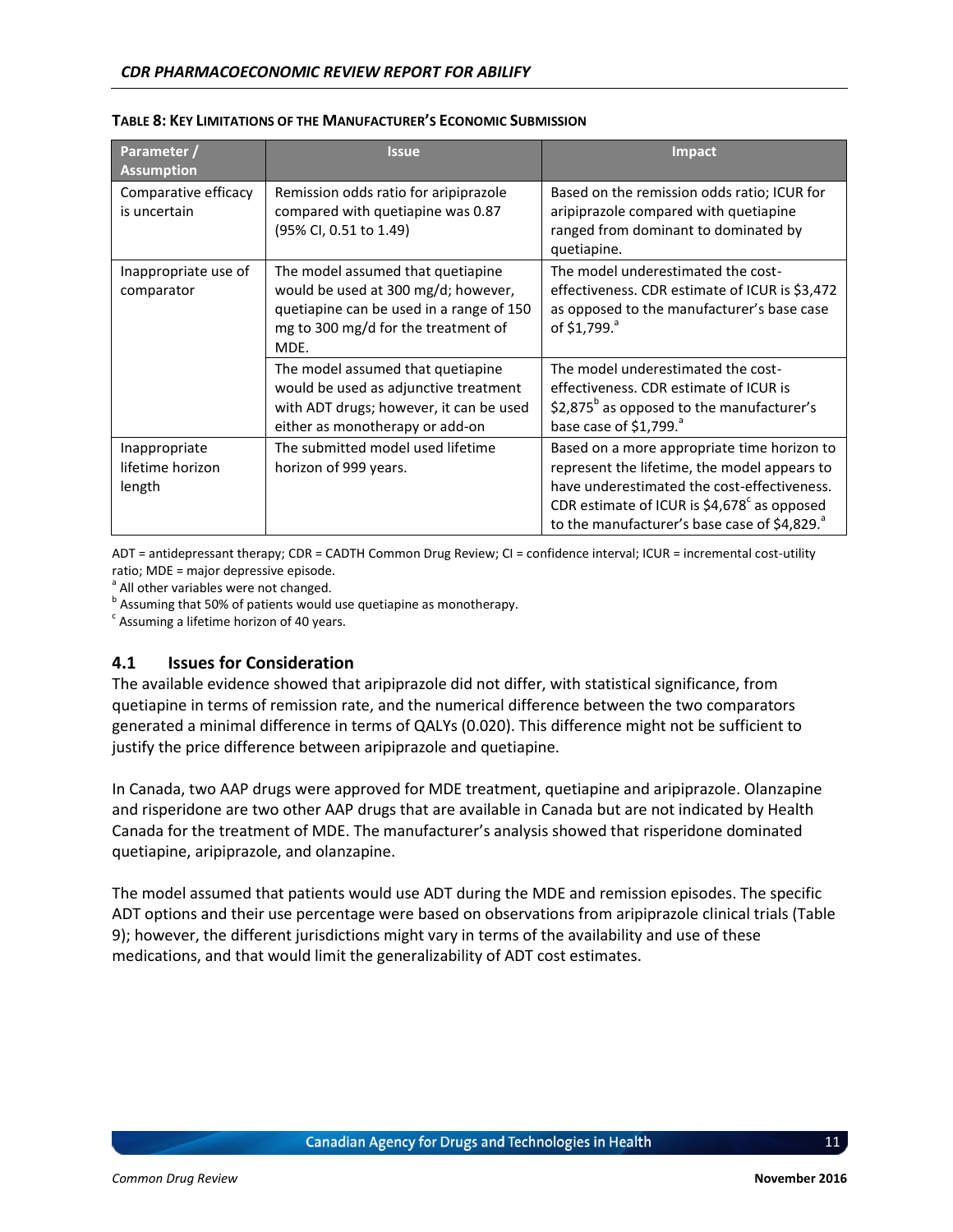| <b>ADT</b>                            | Average usage in aripiprazole clinical trials (%) |
|---------------------------------------|---------------------------------------------------|
| Escitalopram 10 mg = 20 mg citalopram | 32.05                                             |
| Fluoxetine                            | 16.00                                             |
| Paroxetine                            | 4.75                                              |
| Sertraline                            | 14.65                                             |
| Venlafaxine                           | 27.50                                             |

#### <span id="page-18-1"></span>**TABLE 9: ANTIDEPRESSANT THERAPY USED IN ARIPIPRAZOLE CLINICAL TRIALS**

ADT = antidepressant therapy.

#### **4.2 Patient Input**

Mood Disorders Society of Canada (MDSC) is a national voluntary consumer/patient-controlled health charity, which hosts a national online discussion forum containing more than 18,000 posts from persons with mental illness and their families and caregivers. MDSC collected information from personal histories of key MDSC staff living with depression/MDD and a literature review to provide input for the aripiprazole submission.

Patients reported:

- A loss of interest in the pleasures of life, work, family, and friends; inability to concentrate and make decisions; feeling negative, anxious, trapped, unable to act, despair, guilty, and unworthy; fatigue, an overall loss of energy, and bodily pain. Patients may express suicidal thoughts and plans. The most common symptoms experienced by Canadians include lack of motivation, loss of ability to enjoy favourite activities, difficulty concentrating, and feelings of isolation. Some of these aspects were captured within the domains of the health-related quality of life assessment tool used and reported in the manufacturer's economic evaluation.
- The patient group reported that the burden of this disease is also felt by caregivers. The manufacturer did not undertake a sensitivity analysis from the societal perspective, and did not include caregiver burden in the model or report.
- Sometimes current therapies become less effective for patients on a long-term basis, and they therefore need access to newer medications to maintain control of their illness.
- Side effects were not explicitly reported in the manufacturer's economic evaluation, but are part of the scores used to determine severity of the condition (e.g., HAM-D).

### <span id="page-18-0"></span>**5. CONCLUSIONS**

Based on the results of the manufacturer's indirect treatment comparison, the efficacy of aripiprazole and quetiapine appear similar, which would render aripiprazole more costly than quetiapine. There is, however, considerable uncertainty around the magnitude and direction of the numerical differences. CDR identified several limitations in the manufacturer's analysis, which, when adjusted for in the model, resulted in an incremental cost per QALY gained of \$8,231 for aripiprazole versus quetiapine.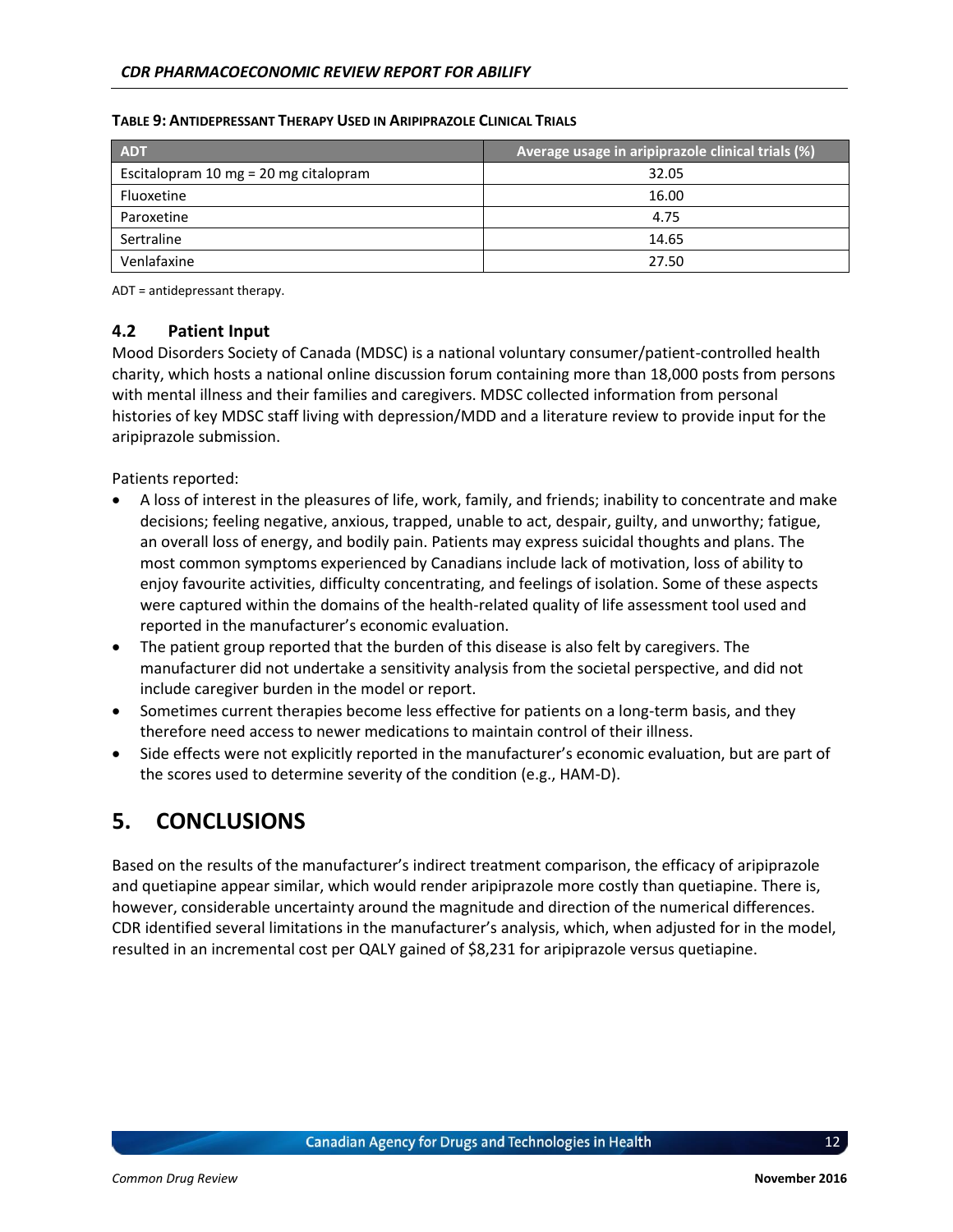## <span id="page-19-0"></span>**APPENDIX 1: COST COMPARISON TABLE FOR DRUGS FOR MAJOR DEPRESSIVE DISORDER**

Clinical experts have deemed the comparators presented in [Table 10](#page-19-1) and [Table 11](#page-20-0) to be appropriate. Comparators may be recommended (appropriate) practice versus actual practice. Comparators are not restricted to drugs, but may be devices or procedures. Costs are manufacturer list prices, unless otherwise specified.

| Drug/                                        | <b>Strength</b> | <b>Dosage</b>    | Price (\$)          | Recommended     | <b>Average Daily</b> | <b>Average Annual</b> |
|----------------------------------------------|-----------------|------------------|---------------------|-----------------|----------------------|-----------------------|
| <b>Comparator</b>                            | (mg)            | <b>Form</b>      |                     | Daily Dose (mg) | Cost(5)              | Cost(5)               |
| <b>Atypical antipsychotics</b>               |                 |                  |                     |                 |                      |                       |
| Aripiprazole                                 | $\mathbf{2}$    | <b>Tablet</b>    | $3.0013^a$          | 2 to 15         | 3.00 to 3.89         | 1,095 to 1,421        |
| (Abilify)                                    | 5               |                  | $3.3783^a$          |                 |                      |                       |
|                                              | 10              |                  | $3.8933^a$          |                 |                      |                       |
|                                              | 15              |                  | $3.8933^a$          |                 |                      |                       |
|                                              | 20              |                  | 3.8933 <sup>a</sup> |                 |                      |                       |
|                                              | 30              |                  | $3.8933^a$          |                 |                      |                       |
| Quetiapine                                   | 50              | <b>ER tablet</b> | 0.3950              | 50 to 300       | 0.40 to 1.54         | 144 to 564            |
| extended                                     | 150             |                  | 0.7780              |                 |                      |                       |
| release                                      | 200             |                  | 1.0520              |                 |                      |                       |
| (Seroquel XR)                                | 300             |                  | 1.5440              |                 |                      |                       |
|                                              | 400             |                  | 2.0960              |                 |                      |                       |
| Serotonin-norepinephrine reuptake inhibitors |                 |                  |                     |                 |                      |                       |
| Desvenlafaxine                               | 50              | Tablet           | $2.9738^{b}$        | 50 to 100       | 2.97                 | 1,085                 |
| (Pristiq)                                    | 100             |                  |                     |                 |                      |                       |
| Duloxetine                                   | 30              | <b>DR</b>        | 1.8914              | 60              | 3.79                 | 1,383                 |
| (Cymbalta)                                   | 60              | capsule          | 3.7893              |                 |                      |                       |
| Venlafaxine                                  | 37.5            | ER               | 0.1643              | 75 to 225       | 0.33 to 0.68         | 120 to 247            |
| Extended                                     | 75              | capsule          | 0.3285              |                 |                      |                       |
| release                                      | 150             |                  | 0.3469              |                 |                      |                       |
| (generic)                                    |                 |                  |                     |                 |                      |                       |
| Selective serotonin reuptake inhibitors      |                 |                  |                     |                 |                      |                       |
| Citalopram <sup>c</sup>                      | 20              | Tablet           | 0.3329              | 20 to 60        | 0.33 to 0.67         | 122 to 243            |
| (generics)                                   | 40              |                  |                     |                 |                      |                       |
| Escitalopram                                 | 10              | Tablet           | 1.7270              | 10 to 20        | 1.73 to 1.84         | 630 to 671            |
| (Cipralex)                                   | 20              |                  | 1.8387              |                 |                      |                       |
|                                              | $10\,$          | OD               | 1.6933              |                 | 1.70 to 1.80         | 618 to 658            |
|                                              | 20              | tablet           | 1.8027              |                 |                      |                       |
| Fluoxetine                                   | $10\,$          | Capsule          | $0.8650^d$          | 20 to 60        | 0.46 to 1.38         | 168 to 503            |
| (generics)                                   | 20              |                  | 0.4598              |                 |                      |                       |
| Fluvoxamine <sup>c</sup>                     | 50              | Tablet           | 0.2105              | 100 to 300      | 0.76 to 2.27         | 276 to 828            |
| (generics)                                   | 100             |                  | 0.3783              |                 |                      |                       |
| Paroxetine                                   | 10              | Tablet           | 0.5612 <sup>d</sup> | 20 to 50        | 0.45 to 0.93         | 165 to 340            |
| (generics)                                   | 20              |                  | 0.4514              |                 |                      |                       |
|                                              | 30              |                  | 0.4796              |                 |                      |                       |
| Sertraline <sup>c</sup>                      | 25              | Capsule          | 0.2038              | 50 to 200       | 0.40 to 0.89         | 146 to 325            |
| (generics)                                   | 50              |                  | 0.4000              |                 |                      |                       |
|                                              | 100             |                  | 0.4458              |                 |                      |                       |

#### <span id="page-19-1"></span>**TABLE 10: COST COMPARISON TABLE FOR MAJOR DEPRESSIVE DISORDER**

**Canadian Agency for Drugs and Technologies in Health**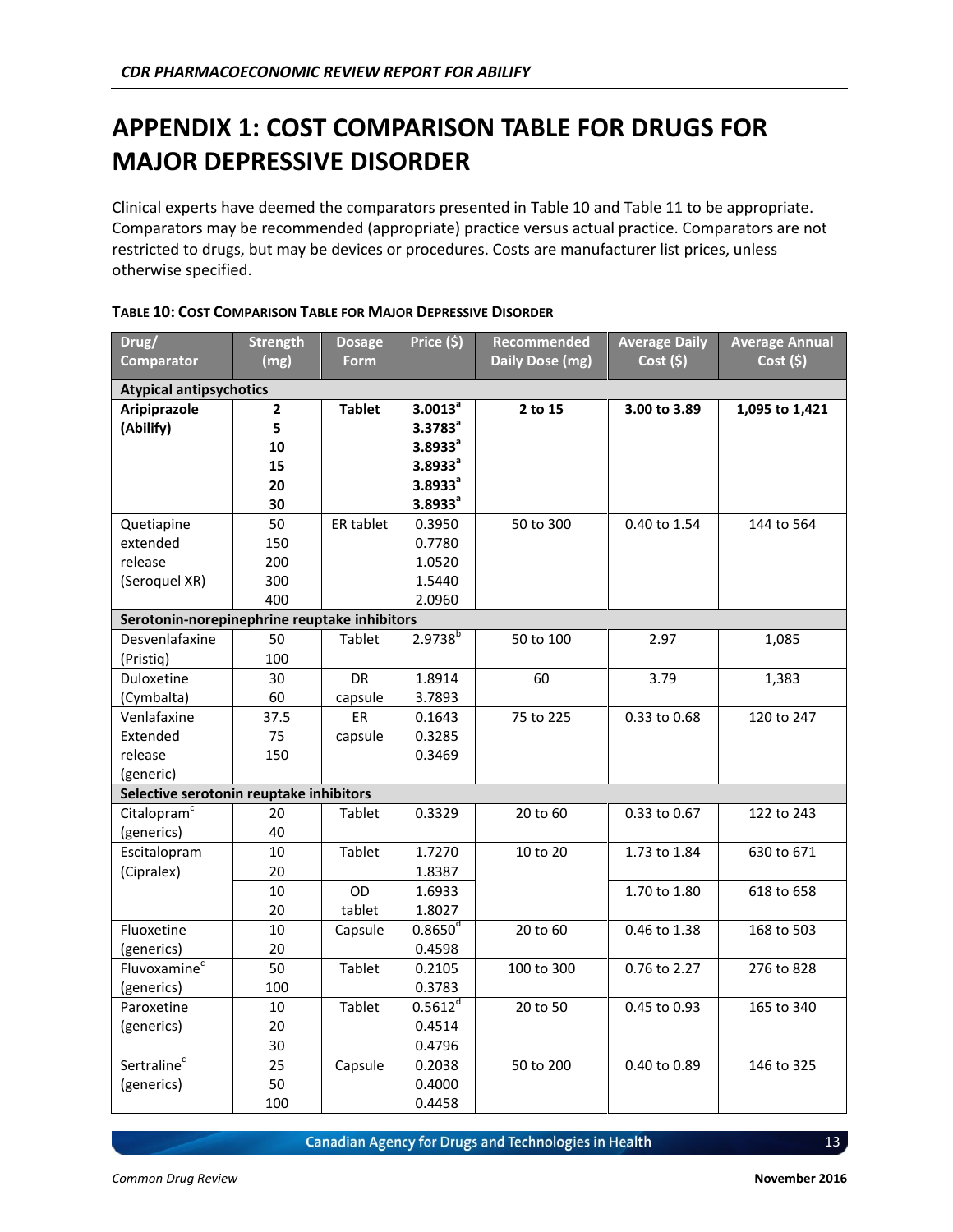#### *CDR PHARMACOECONOMIC REVIEW REPORT FOR ABILIFY*

| Drug/<br><b>Comparator</b>                  | <b>Strength</b><br>(mg) | <b>Dosage</b><br><b>Form</b> | Price (\$)       | <b>Recommended</b><br>Daily Dose (mg) | <b>Average Daily</b><br>$Cost($ \$) | <b>Average Annual</b><br>Cost(5) |  |  |
|---------------------------------------------|-------------------------|------------------------------|------------------|---------------------------------------|-------------------------------------|----------------------------------|--|--|
| Norepinephrine-dopamine reuptake inhibitors |                         |                              |                  |                                       |                                     |                                  |  |  |
| <b>Bupropion</b>                            | 100                     | SR tablet                    | 0.1547           | 100 to 150                            | 0.15 to 0.23                        | 56 to 84                         |  |  |
| (generics)                                  | 150                     |                              | 0.2298           |                                       |                                     |                                  |  |  |
|                                             | 150                     | ER tablet                    | 0.3982           | 150 to 300                            | 0.40 to 0.80                        | 145 to 291                       |  |  |
|                                             | 300                     |                              | 0.7963           |                                       |                                     |                                  |  |  |
| Alpha 2-adrenergic agonist                  |                         |                              |                  |                                       |                                     |                                  |  |  |
| Mirtazapine <sup>c</sup>                    | 15                      | Tablet                       | $0.2018^{\circ}$ | 15 to 45                              | 0.20 to 0.61                        | 74 to 221                        |  |  |
| (generics)                                  | 30                      |                              | 0.3100           |                                       |                                     |                                  |  |  |
|                                             | 45                      |                              | $0.6053^d$       |                                       |                                     |                                  |  |  |
|                                             | 15                      | OD                           | 0.0975           |                                       | $0.10$ to $0.30$                    | 36 to 107                        |  |  |
|                                             | 30                      | tablet                       | 0.1950           |                                       |                                     |                                  |  |  |
|                                             | 45                      |                              | 0.2925           |                                       |                                     |                                  |  |  |
| Reversible monoamine oxidase inhibitor      |                         |                              |                  |                                       |                                     |                                  |  |  |
| Moclobemide <sup>c</sup>                    | 100                     | Tablet                       | 0.2520           | 300 to 600                            | 0.30 to 0.59                        | 109 to 217                       |  |  |
| (generics)                                  | 150                     |                              | 0.1515           |                                       |                                     |                                  |  |  |
|                                             | 300                     |                              | 0.2974           |                                       |                                     |                                  |  |  |

DR = delayed release; ER = extended release; OD = orally disintegrating; SR = sustained release; XR = extended release.

Source: Ontario Drug Benefit Formulary (February 2014) unless otherwise indicated.

<sup>a</sup> Manufacturer's submitted price.

**b** McKesson Canada wholesale price (February 2014).

<sup>c</sup> Indicated for "depressive illness."

<sup>d</sup> Saskatchewan Formulary (February 2014).

| Drug/             | <b>Strength</b> | <b>Dosage</b> | Price (\$)  | Recommended     | <b>Average Daily</b> | <b>Average Annual</b> |
|-------------------|-----------------|---------------|-------------|-----------------|----------------------|-----------------------|
| <b>Comparator</b> | (mg)            | <b>Form</b>   |             | Daily Dose (mg) | $Cost($ \$)          | Cost(5)               |
| Olanzapine        | 2.5             | Tablet        | 0.4493      | 7.5 to 10       | 1.35 to 1.80         | 492 to 656            |
| (generics)        | 5               |               | 0.8986      |                 |                      |                       |
|                   | 7.5             |               | 1.3479      |                 |                      |                       |
|                   | 10              |               | 1.7972      |                 |                      |                       |
|                   | 15              |               | 2.6958      |                 |                      |                       |
|                   | 20              |               | $10.3093^a$ |                 |                      |                       |
|                   | 5               | <b>OD</b>     | 0.8937      |                 | 1.34 to 1.79         | 489 to 652            |
|                   | 10              | tablet        | 1.7857      |                 |                      |                       |
|                   | 15              |               | 2.6777      |                 |                      |                       |
|                   | 20              |               | $5.9377^a$  |                 |                      |                       |
| Risperidone       | 0.25            | Tablet        | 0.1314      | $1$ to $3$      | 0.30 to 0.91         | 111 to 332            |
| (generics)        | 0.5             |               | 0.2202      |                 |                      |                       |
|                   | 1               |               | 0.3041      |                 |                      |                       |
|                   | $\overline{2}$  |               | 0.6071      |                 |                      |                       |
|                   | 3               |               | 0.9108      |                 |                      |                       |
|                   | 4               |               | 1.2144      |                 |                      |                       |
|                   | 1               | <b>OD</b>     | 0.5150      |                 | 0.52 to 2.29         | 188 to 836            |
|                   | $\overline{2}$  | tablet        | 1.0188      |                 |                      |                       |
|                   | 3               |               | 2.2913      |                 |                      |                       |
|                   | 4               |               | 3.0638      |                 |                      |                       |

#### <span id="page-20-0"></span>**TABLE 11: ATYPICAL ANTIPSYCHOTICS USED FOR MAJOR DEPRESSIVE DISORDER WITHOUT INDICATION**

OD = orally disintegrating.

Prices are from the Ontario Drug Benefit Formulary (February 2014) unless otherwise indicated.

<sup>a</sup> McKesson wholesale pricing (May 2014).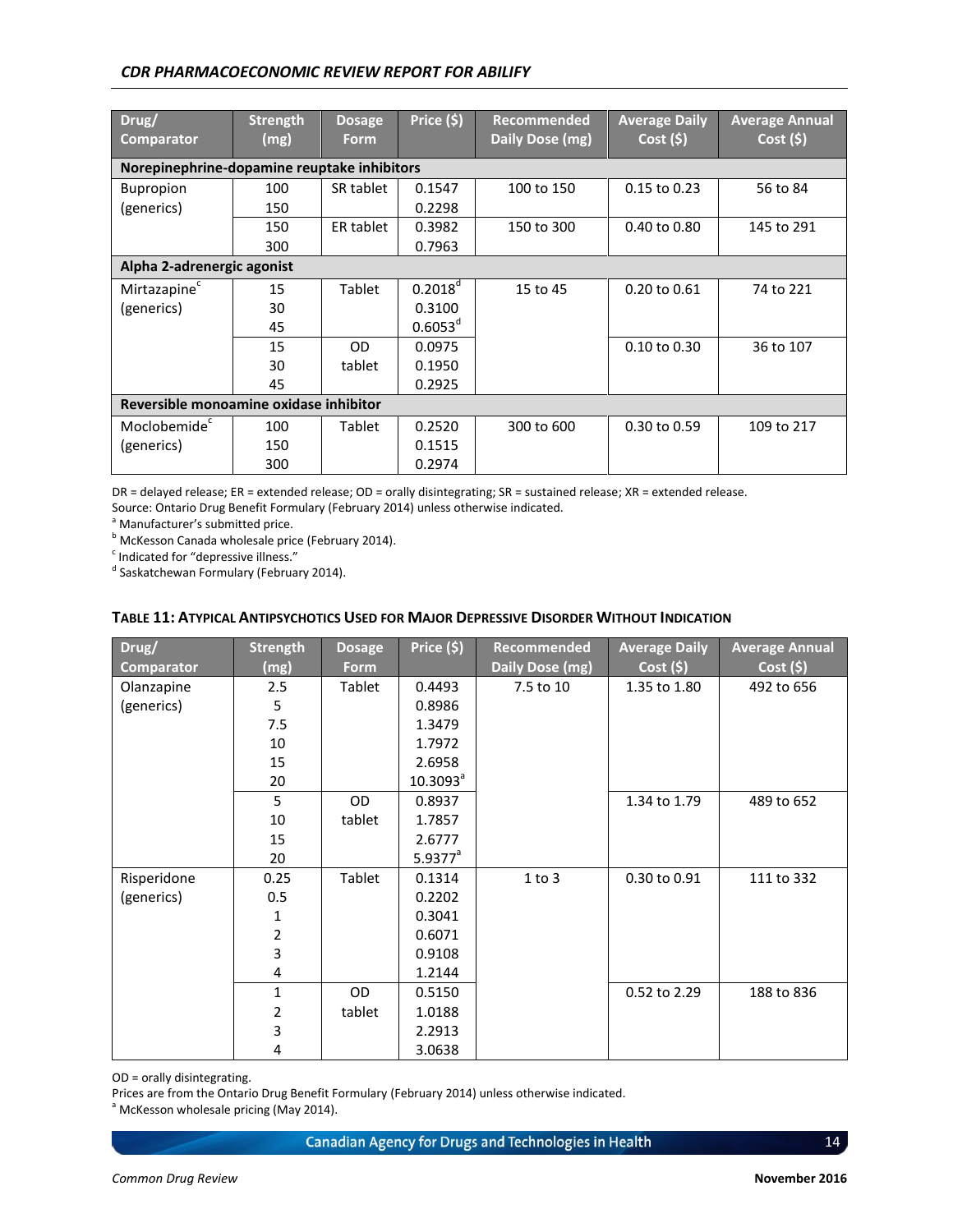## <span id="page-21-0"></span>**APPENDIX 2: SUMMARY OF KEY OUTCOMES**

#### <span id="page-21-1"></span>TABLE 12: WHEN CONSIDERING ONLY COSTS, OUTCOMES, AND QUALITY OF LIFE, HOW ATTRACTIVE IS ARIPIPRAZOLE **RELATIVE TO QUETIAPINE?**

| Aripiprazole<br><b>Versus</b><br>quetiapine                            | <b>Attractive</b> | <b>Slightly</b><br><b>Attractive</b> | <b>Equally</b><br><b>Attractive</b> | <b>Slightly</b><br><b>Unattractive</b> | <b>Unattractive</b> | <b>NA</b> |
|------------------------------------------------------------------------|-------------------|--------------------------------------|-------------------------------------|----------------------------------------|---------------------|-----------|
| Costs (total)                                                          |                   |                                      |                                     | x                                      |                     |           |
| Drug treatment costs<br>alone                                          |                   |                                      |                                     | Χ                                      |                     |           |
| Clinical outcomes                                                      |                   | x                                    |                                     |                                        |                     |           |
| Quality of life                                                        |                   | $X^a$                                |                                     |                                        |                     |           |
| Incremental cost-<br>effectiveness ratio or net<br>benefit calculation |                   |                                      |                                     | \$8,231                                |                     |           |

NA = not applicable.

<sup>a</sup> Based on quality-adjusted life-years.

Note: The above is based on CADTH Common Drug Review reanalysis.

#### <span id="page-21-2"></span>TABLE 13: WHEN CONSIDERING ONLY COSTS, OUTCOMES, AND QUALITY OF LIFE, HOW ATTRACTIVE IS ARIPIPRAZOLE **RELATIVE TO RISPERIDONE AND OLANZAPINE?**

|                                                                        | <b>Attractive</b>        | <b>Slightly</b><br><b>Attractive</b> | <b>Equally</b><br><b>Attractive</b> | Slightly<br><b>Unattractive</b> | <b>Unattractive</b> | <b>NA</b> |
|------------------------------------------------------------------------|--------------------------|--------------------------------------|-------------------------------------|---------------------------------|---------------------|-----------|
|                                                                        |                          |                                      |                                     |                                 |                     |           |
| Aripiprazole versus risperidone                                        |                          |                                      |                                     |                                 |                     |           |
| Costs (total)                                                          |                          |                                      |                                     | X                               |                     |           |
| Drug treatment costs<br>alone                                          |                          |                                      |                                     |                                 | X                   |           |
| Clinical outcomes                                                      |                          |                                      |                                     | X                               |                     |           |
| Quality of life                                                        |                          |                                      |                                     | $X^a$                           |                     |           |
| Incremental cost-<br>effectiveness ratio or net<br>benefit calculation | Dominated by risperidone |                                      |                                     |                                 |                     |           |
| Aripiprazole versus olanzapine                                         |                          |                                      |                                     |                                 |                     |           |
| Costs (total)                                                          |                          | X                                    |                                     |                                 |                     |           |
| Drug treatment costs<br>alone                                          |                          |                                      |                                     |                                 | X                   |           |
| Clinical outcomes                                                      |                          | X                                    |                                     |                                 |                     |           |
| Quality of life                                                        |                          | $X^a$                                |                                     |                                 |                     |           |
| Incremental cost-<br>effectiveness ratio or net<br>benefit calculation |                          |                                      |                                     | Aripiprazole is dominant        |                     |           |

NA = not applicable.

<sup>a</sup> Based on quality-adjusted life-years.

Note: The above is based on the manufacturer's analysis.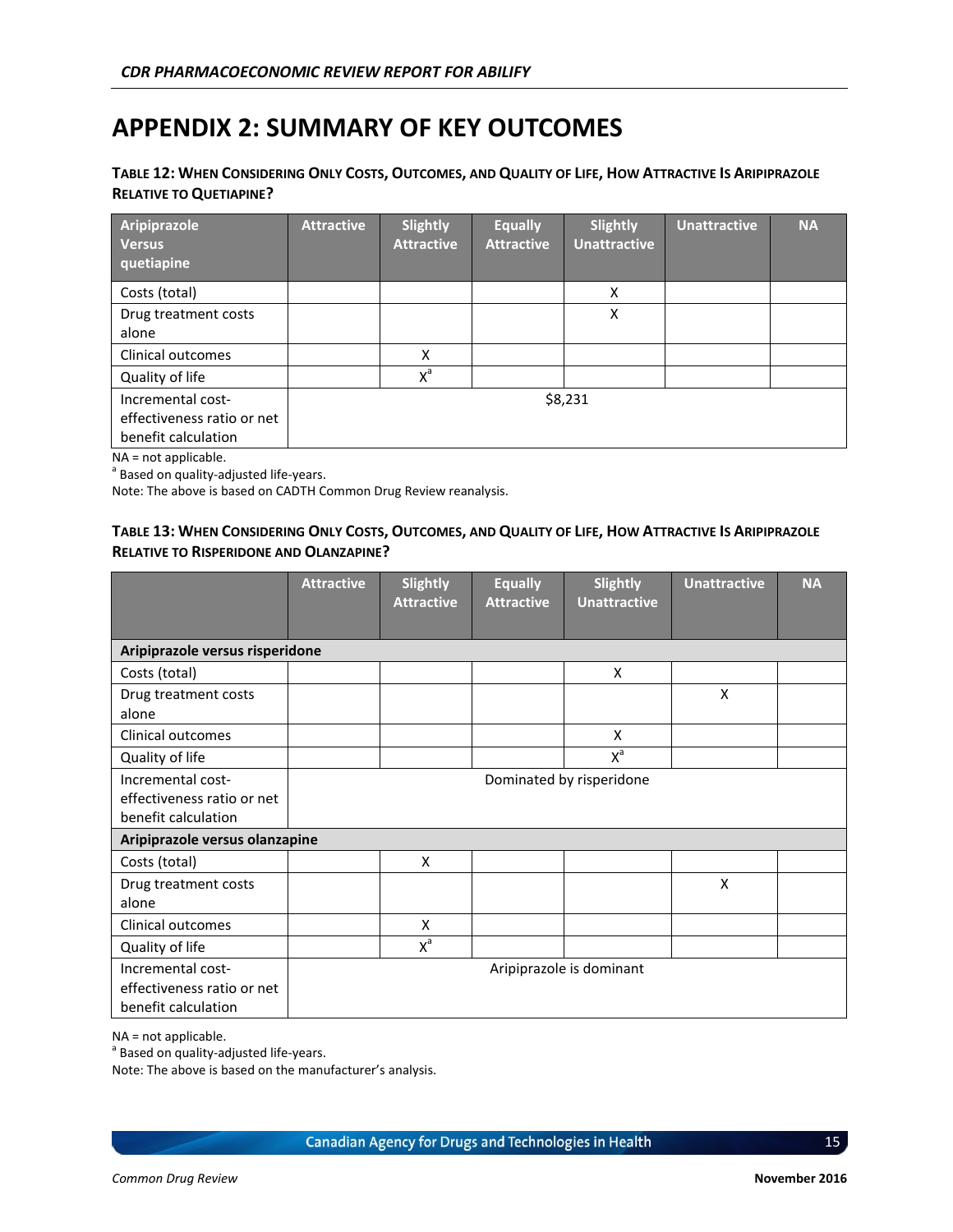### <span id="page-22-0"></span>**APPENDIX 3: ADDITIONAL INFORMATION**

#### <span id="page-22-1"></span>**TABLE 14: SUBMISSION QUALITY**

|                                                            | Yes/ | Somewhat/      | No/  |
|------------------------------------------------------------|------|----------------|------|
|                                                            | Good | <b>Average</b> | Poor |
| Are the methods and analysis clear and transparent?        |      | X              |      |
| Comments                                                   | None |                |      |
| Reviewer to provide comments if checking "no"              |      |                |      |
|                                                            |      |                |      |
|                                                            |      |                |      |
|                                                            |      |                |      |
| Was the material included (content) sufficient?            | X    |                |      |
| Comments                                                   | None |                |      |
| Reviewer to provide comments if checking "poor"            |      |                |      |
|                                                            |      |                |      |
|                                                            |      |                |      |
|                                                            |      |                |      |
| Was the submission well organized and was information easy | X    |                |      |
| to locate?                                                 |      |                |      |
| <b>Comments</b>                                            | None |                |      |
| Reviewer to provide comments if checking "poor"            |      |                |      |
|                                                            |      |                |      |
|                                                            |      |                |      |
|                                                            |      |                |      |

#### <span id="page-22-2"></span>**TABLE 15: AUTHOR INFORMATION**

| <b>Authors</b>                                                                    | <b>Affiliations</b>             |       |           |           |  |
|-----------------------------------------------------------------------------------|---------------------------------|-------|-----------|-----------|--|
| Lisa Bernard<br>Melissa Thompson                                                  | Cornerstone Research Group Inc. |       |           |           |  |
|                                                                                   |                                 | Yes   | <b>No</b> | Uncertain |  |
| Authors signed a letter indicating agreement with entire document                 | х                               |       |           |           |  |
| Authors had independent control over the methods and right to<br>publish analysis |                                 | $X^a$ |           |           |  |

<sup>a</sup> Bristol-Myers Squibb Canada retains the rights to publication of all aspects of the current study.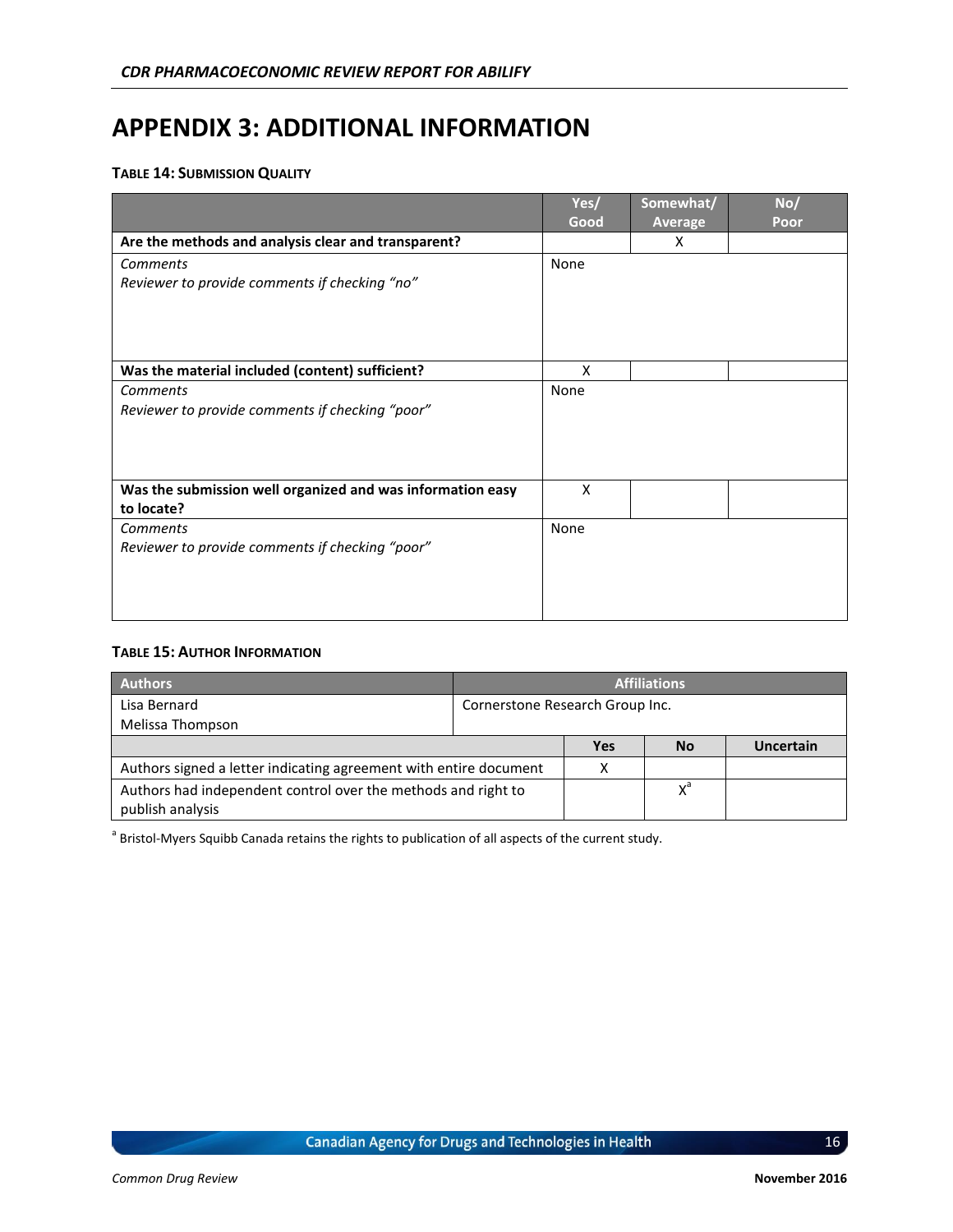### <span id="page-23-0"></span>**REFERENCES**

- 1. Bristol-Myers Squibb Canada cover letter accompanying CDR submission package for Abilify for major depressive disorder [**CONFIDENTIAL** manufacturer's letter]. Saint-Laurent (QC): Bristol-Myers Squibb Canada; 2013 Sep 30.
- 2. CEDAC final recommendation: Aripiprazole request for advice (Abilify Bristol-Myers Squibb Canada). Indication: Schizophrenia and related pyschotic disorders [Internet]. Ottawa: Canadian Agency for Drugs and Technologies in Health (CADTH); 2011 Jul 18. [cited 2014 May 2]. Available from: [http://www.cadth.ca/media/cdr/complete/cdr\\_complete\\_Abilify\\_July-20-2011\\_e.pdf](http://www.cadth.ca/media/cdr/complete/cdr_complete_Abilify_July-20-2011_e.pdf)
- 3. CEDAC final recommendation: Aripiprazole (Abilify Bristol-Myers Squibb Canada). Indication: Schizophrenia and related pyschotic disorders [Internet]. Ottawa: Canadian Agency for Drugs and Technologies in Health (CADTH); 2010 Apr 27. [cited 2014 May 2]. Available from: [http://www.cadth.ca/media/cdr/complete/cdr\\_complete\\_Abilify\\_April-30-2010\\_e.pdf](http://www.cadth.ca/media/cdr/complete/cdr_complete_Abilify_April-30-2010_e.pdf)
- 4. Pharmacoeconomic evaluation. In: CDR submission: Abilify (aripiprazole) tablets. Company: Bristol-Myers Squibb Canada. [**CONFIDENTIAL** manufacturer's submission]. St.Laurent (QC): Bristol-Myers Squibb Canada; 2013 Sep.
- 5. Kennedy SH, Milev R, Giacobbe P, Ramasubbu R, Lam RW, Parikh SV, et al. Canadian Network for Mood and Anxiety Treatments (CANMAT) Clinical guidelines for the management of major depressive disorder in adults. IV. Neurostimulation therapies. J Affect Disord. 2009 Oct;117 Suppl 1:S44-S53.
- 6. PrSeroquel XR<sup>®</sup> quetiapine fumarate extended-release tablets, 50,150,200, 300 and 400 mg quetiapine (as quetiapine furmarate). Antipyschotic/antidepressant agent [product monograph]. Mississauga (ON): AstraZeneca Canada Inc.; 2013 Dec 20.
- 7. Anderson IM, Haddad PM. CANMAT guidelines for depression: clear and user-friendly. J Affect Disord. 2009 Oct;117 Suppl 1:S3-S4.
- 8. Canadian Agency for Drugs and Technologies in Health. Guidelines for the economic evaluation of health technologies: Canada [Internet]. 3rd ed. Ottawa: The Agency; 2006 Mar. [cited 2014 Apr 17]. Available from[: http://www.cadth.ca/media/pdf/186\\_EconomicGuidelines\\_e.pdf](http://www.cadth.ca/media/pdf/186_EconomicGuidelines_e.pdf)
- 9. Kennedy SH, Lam RW, Parikh SV, Patten SB, Ravindran AV. Canadian Network for Mood and Anxiety Treatments (CANMAT) clinical guidelines for the management of major depressive disorder in adults. Introduction. J Affect Disord. 2009 Oct;117 Suppl 1:S1-S2.
- 10. Patten SB, Kennedy SH, Lam RW, O'Donovan C, Filteau MJ, Parikh SV, et al. Canadian Network for Mood and Anxiety Treatments (CANMAT) clinical guidelines for the management of major depressive disorder in adults. I. Classification, burden and principles of management. J Affect Disord. 2009 Oct;117 Suppl 1:S5-14.
- 11. Parikh SV, Segal ZV, Grigoriadis S, Ravindran AV, Kennedy SH, Lam RW, et al. Canadian Network for Mood and Anxiety Treatments (CANMAT) clinical guidelines for the management of major depressive disorder in adults. II. Psychotherapy alone or in combination with antidepressant medication. J Affect Disord. 2009 Oct;117 Suppl 1:S15-S25.
- 12. Ravindran AV, Lam RW, Filteau MJ, Lesperance F, Kennedy SH, Parikh SV, et al. Canadian Network for Mood and Anxiety Treatments (CANMAT) Clinical guidelines for the management of major depressive disorder in adults. V. Complementary and alternative medicine treatments. J Affect Disord. 2009 Oct;117 Suppl 1:S54-S64.